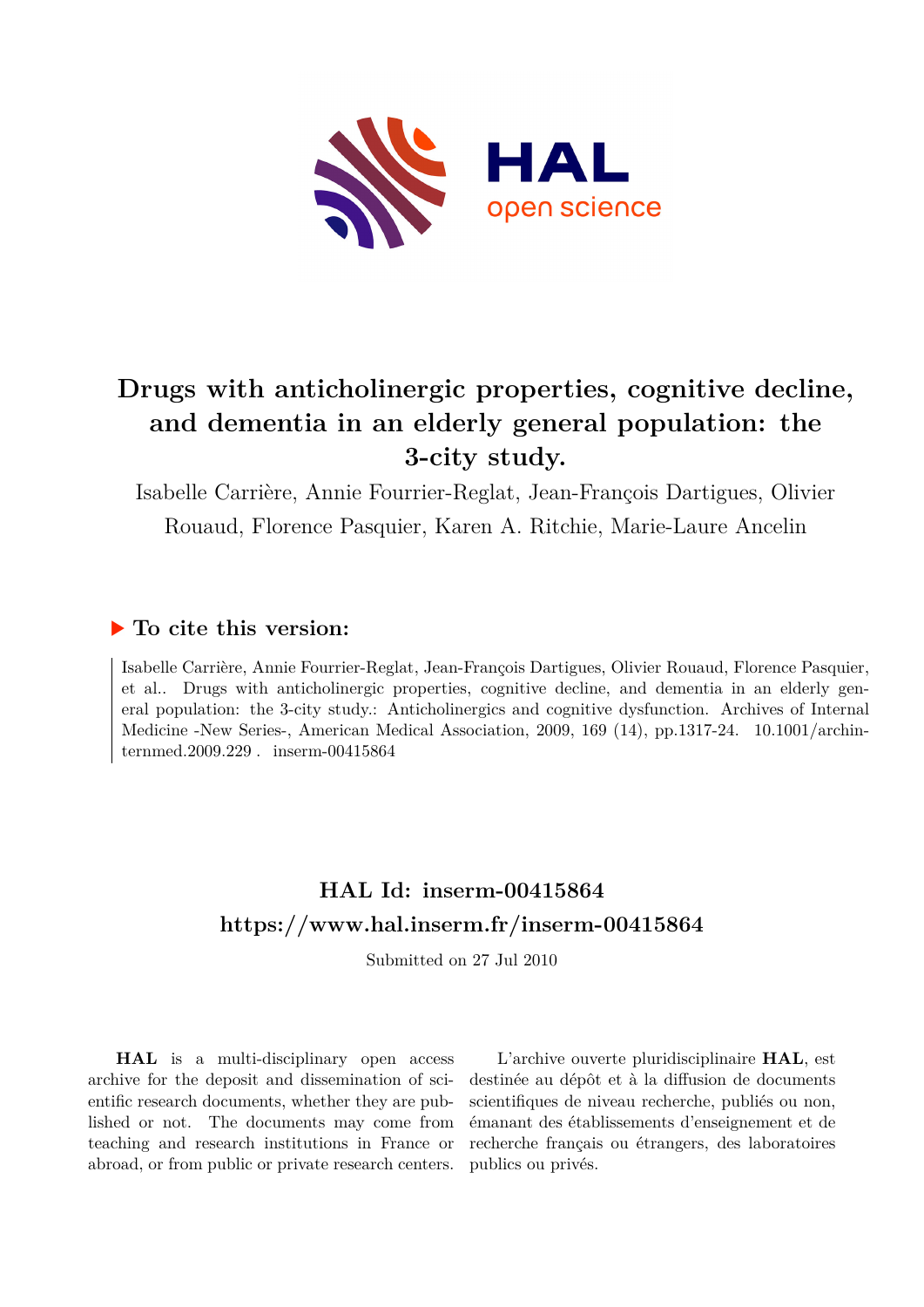Archives of Internal Medicine in press Abstract: 248 words Text: 3441 words Number of Tables: 4

Drugs with anticholinergic properties, cognitive decline, and dementia in an elderly general population.

The Three-City Study

**Running title:** Anticholinergics and cognitive dysfunction

Isabelle CARRIERE<sup>1</sup>, PhD, Annie FOURRIER-REGLAT<sup>2</sup>, PhD, Jean-François DARTIGUES<sup>3</sup>, MD, Olivier ROUAUD<sup>4</sup>, MD, Florence PASOUIER<sup>5</sup>, MD, Karen RITCHIE<sup>1</sup>, PhD, and Marie-Laure  $ANCELLIN<sup>1,*</sup>$ , PhD

 $1$  Inserm, U888, Montpellier, F-34093 France ; Univ Montpellier 1, Montpellier, F-34000 France

 $2$  Inserm U657. Univ Bordeaux 2. Bordeaux

<sup>3</sup> Inserm, U897, Univ Bordeaux 2, Bordeaux

<sup>4</sup> Department of Neurology, CHU Dijon

 $\sigma$  Department of Neurology, CHU Lille

\*Correspondence: Marie-Laure Ancelin, PhD, Inserm U888, Hopital La Colombiere, pav 42, 39, avenue C. Flahault, BP 34493, 34093 Montpellier Cedex 5, France marie-laure ance  $\lim_{a \to a} a$  inserm fr Tel: 33 4 99 61 45 62; Fax: 33 4 99 61 45 79

KEY-WORDS: Anticholinergics: apolipoprotein E; cognitive decline; dementia; elderly; gender.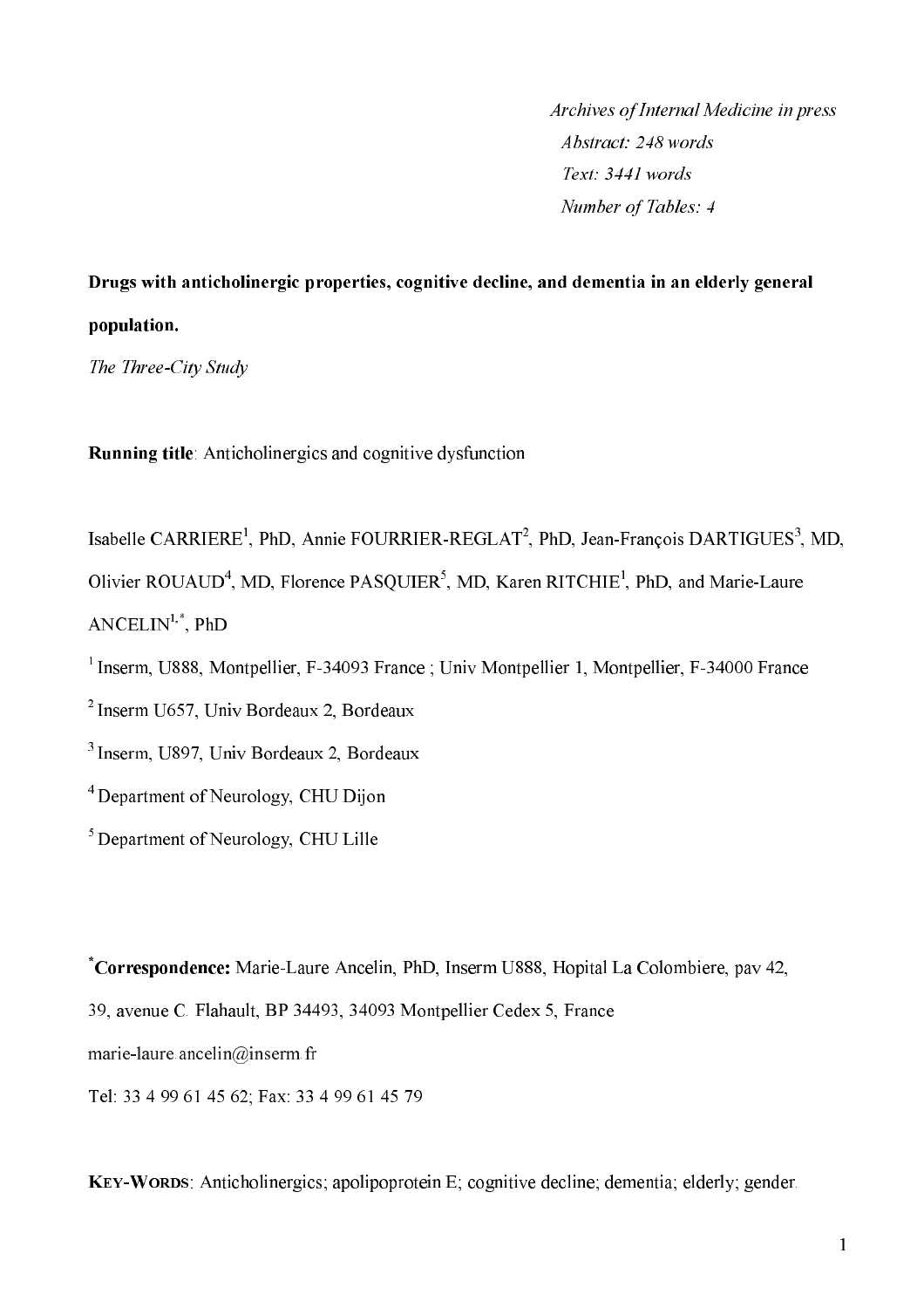#### **ABSTRACT**

**Objective:** To examine the association between use of medications with anticholinergic properties. cognitive decline and incident dementia in a large community-based sample of subjects aged 65 years and over.

Methods: Participants were 4128 women and 2784 men from a population-based cohort recruited from three French cities. Cognitive performance, clinical diagnosis of dementia and anticholinergic use were evaluated at base-line, 2 and 4 year later.

**Results:** 7.5% of subjects reported anticholinergic drug use at base-line. Multivariate adjusted logistic regression indicated that women reporting anticholinergic drugs at base-line showed greater decline over four years in verbal fluency scores  $(OR=1.41, CI=1.11-1.79)$  and in global cognitive functioning (OR=1.22, CI=0.96-1.55) than women not using anticholinergic drugs. In men, an association was found with decline in visual memory ( $OR=1.63$ ,  $CI=1.08-2.47$ ) and to a lesser extent in executive function ( $OR=1.47$ ,  $CI=0.89-2.44$ ). Significant interactions were observed in women between anticholinergic use and age, apolipoprotein E, or hormone replacement therapy. A significantly 1.4-2 fold higher risk of cognitive decline was observed for continuous anticholinergic users but not for those having discontinued. The risk of incident dementia over the four-year followup was also increased in continuous users ( $HR=1.65$ ,  $CI=1.00-2.73$ ) but not in those having discontinued anticholinergic drugs  $(HR=1.28, CI=0.59-2.76)$ .

**Conclusions:** Elderly people taking anticholinergic drugs were at increased risk for cognitive decline and dementia. Discontinuing anticholinergic treatment was associated with a decreased risk. Physicians should carefully consider prescription of anticholinergic drugs in elderly people especially in the oldest old and persons at high genetic risk of cognitive disorder.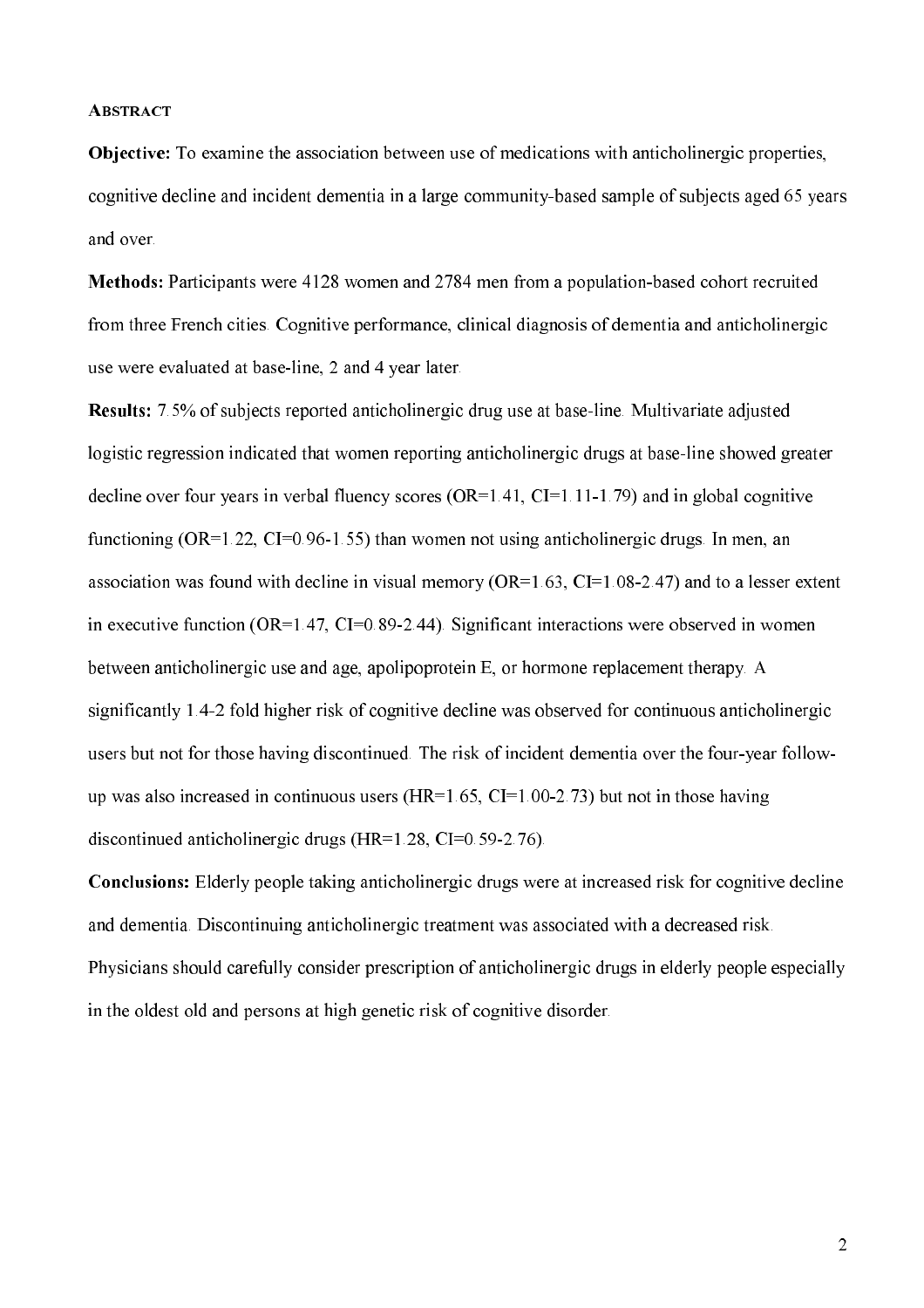#### **INTRODUCTION**

In the absence of an effective clinical treatment for age-related neuro-degenerative disorder, research has focused on the identification of potential risk factors in order to delay cognitive decline and prolong autonomy. Reversible drug-induced cognitive impairment has been described in clinical studies of patients with cognitive impairment or neuropsychiatric disorder. They have generally focused on acute or short-term administration of anticholinergic medication and delirium.<sup>1</sup> Few community studies have however, been undertaken in spite of the relatively high intake of over-the counter and prescription drugs consumed by the elderly.<sup>2</sup> Several cross-sectional studies in elderly persons have demonstrated a link between anticholinergic medication and global cognitive functioning,  $3-6$  psychomotor speed,  $7.8$  visual and declarative memory,<sup>4</sup> and implicit learning.<sup>7</sup> The causal relationship between long-term use of anticholinergics and sub-clinical cognitive decline thus remains unclear due to the scarcity of longitudinal population studies. In a retrospective study of 592 older adults, Bottiggi et al. observed an accelerated decline over a six-year period of psychomotor speed and executive functioning in anticholinergic users.  $\frac{9}{2}$  In a sample of 372 elderly subjects, we have previously reported a significant association between continuous anticholinergic use over one year and poorer performance on specific cognitive domains.<sup>10</sup> Most importantly, anticholinergic drug use was observed to be a strong predictor of mild cognitive impairment (MCI) although risk of subsequent dementia could not be estimated due to small numbers. Very recently, in a cohort of 544 community-dwelling older men with hypertension, cumulative anticholinergic exposure was shown to be associated with poor performance on verbal memory over 2 years.<sup>11</sup>

Surprisingly, previous studies have not examined genetic vulnerability although two small randomized controlled trials (RCTs) suggested increased cognitive sensitivity in subjects with an apolipoprotein E (ApoE)  $\varepsilon$ 4 allele shortly after acute anticholinergic administration.<sup>12, 13</sup> Gender differences have also not been considered although different risk profiles for both MCI and progression to dementia have been reported between men and women.<sup>14</sup> Finally, there is some evidence that short-term estrogen pretreatment may attenuate anticholinergic-induced cholinergic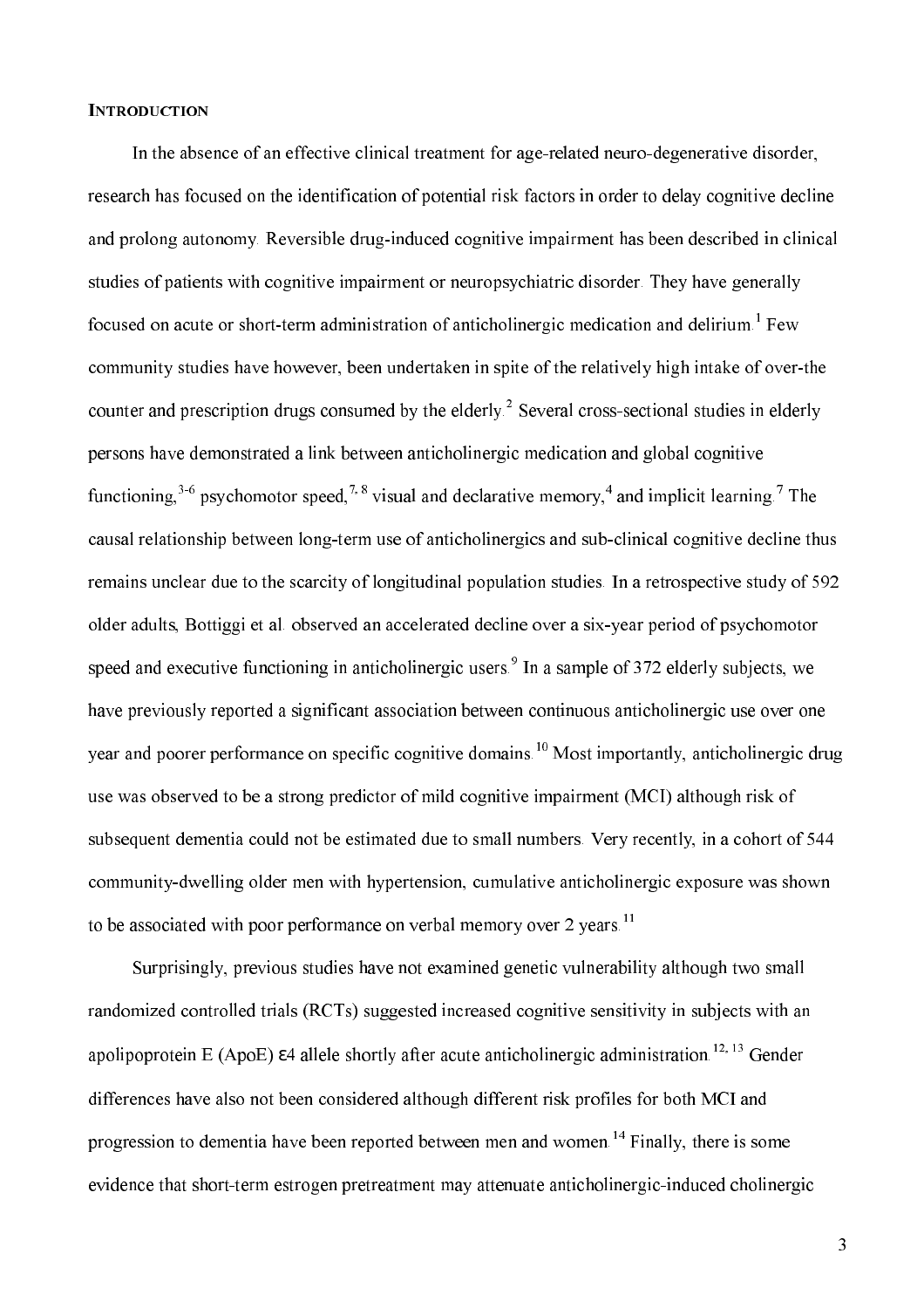dysfunction<sup>15, 16</sup> suggesting possible protective effects of hormone replacement therapy (HRT). This hypothesis has yet to be tested.

Thus, while there is accumulating evidence to suggest that anticholinergics may increase risk of cognitive decline and dementia, this hypothesis remains to be tested within a large prospective study able to take into account multiple independent and interactive causes of cognitive decline. The possible reversible effect on cognitive functioning of stopping anticholinergic treatment has also never been evaluated. The aim of the present study was to examine the relationship over time between anticholinergic use and cognitive decline and onset of dementia in community-dwelling elderly taking into account gender and genetic vulnerability.

#### **SUBJECTS AND METHODS**

#### **Study population**

Subjects were recruited as part of a multi-site cohort study of community-dwelling persons aged 65 years and over from the electoral rolls of three French cities between 1999 and 2001.<sup>17</sup> The study protocol was approved by the Ethical Committee of the University-Hospital of Bicêtre (France) and written informed consent was obtained from each participant. The subjects were followed up every 2 years for 4 years. Of the 9077 dementia-free participants included in the cohort, 363 died, 631 were lost to follow-up, and 1171 did not have repeated cognitive testing, or had missing data for at least one base-line adjustment variable. The present analyses were conducted on 6912 subjects. Of these, 914 subjects (13.2%) had only one follow-up examination. The average follow-up (SD) was 3.5 years (0.6). Subjects not included in the present analysis were more frequently women, older, with lower education level, more frequently using anticholinergics, and with lower base-line cognitive scores (data not shown). There were 59.7% of women in the sample. The mean age (SD) was 73.6 (5.3) for men and  $73.8(5.2)$  for women.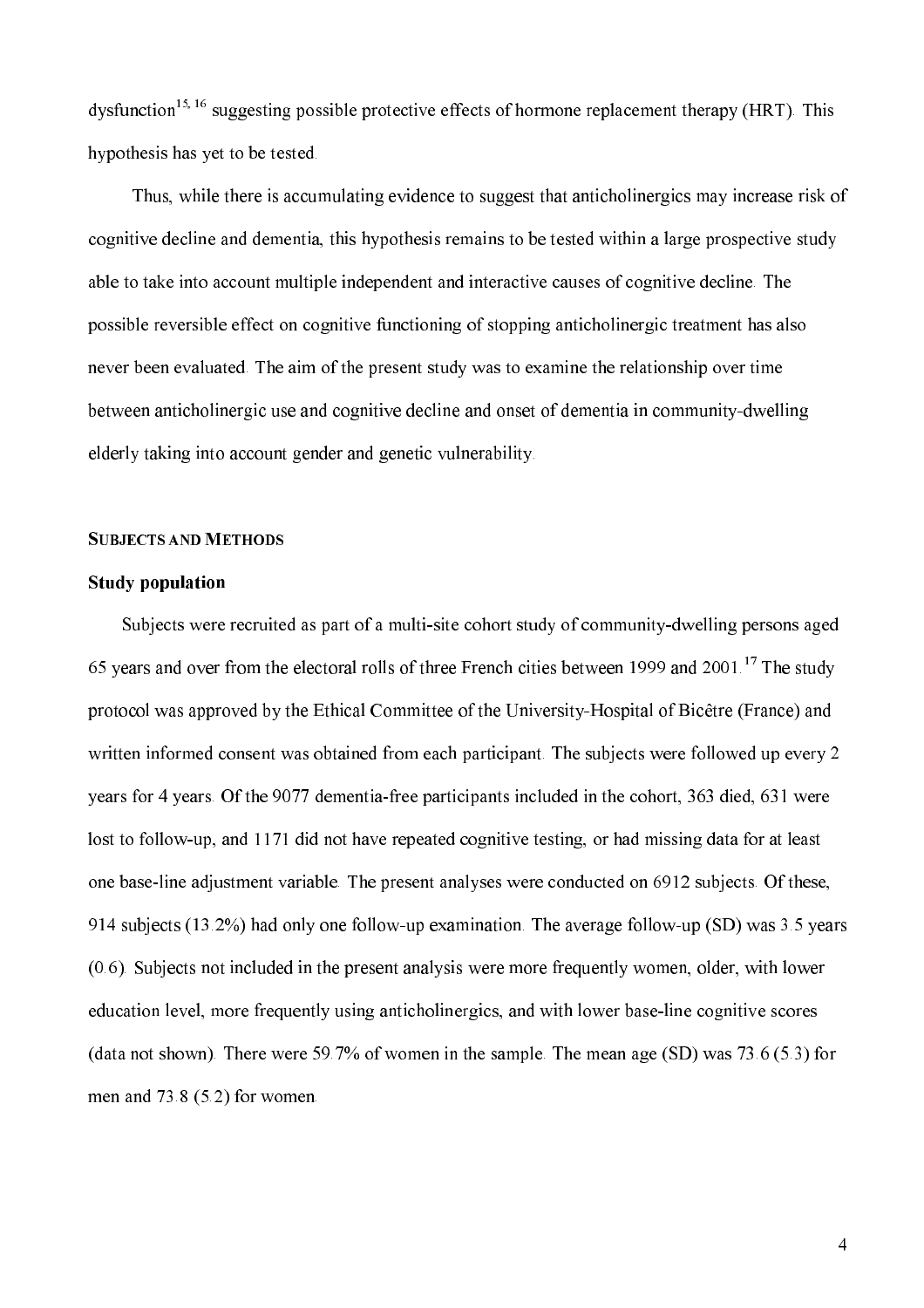#### **Cognitive outcome measures**

A battery of cognitive tests assessed different areas of cognitive functioning. Isaacs Set Test<sup>18</sup> provided a measure of verbal fluency or semantic access which is sensitive to changes in both frontal and temporal areas. Participants were asked to generate as many words as possible within a given semantic category (animals, colors, fruits and cities) in a limited time. Fluency was assessed as the total score corresponding to the sum of the number of words generated in each category within 30 seconds ("Isaacs total retrieval"), as well as the number of words reported for the first ("early retrieval") and the second 15-second interval ("late retrieval"). Benton's Visual Retention Test  $(BVRT)^{19}$  assessed visual memory; psychomotor speed and executive function were assessed with the Trail Making Tests A and B respectively (TMA and TMB)<sup>20</sup> and the Mini Mental State Examination (MMSE) was used as a global measure of cognitive function.<sup>21</sup> All of the cognitive tests were administered at base-line, and during wave 1 and 2 of the follow-up, except the TMT A and B, which were not given in wave 1. Consequently, the analysis based on these tasks involves only 5716 participants. Cognitive decline was defined as being in the lowest quintile of the difference between base-line score and either follow-up visit (after 2 or 4 years) except for TMT for which the highest quintile of the difference was considered.<sup>22</sup>

#### Diagnosis of dementia

A preliminary diagnosis and classification of dementia at each follow-up examination was made by the 3C study local clinical investigators according to DSM-IV revised criteria,<sup>23</sup> and validated by a national panel of neurologists independently of the 3C investigators. The date of onset of dementia was the date of the follow-up interview when dementia was diagnosed.

#### Anticholinergic drug use

An inventory of all drugs (prescription and over-the-counter drugs) used during the preceding month was included in a standardized interview. Medical prescriptions and, where feasible, the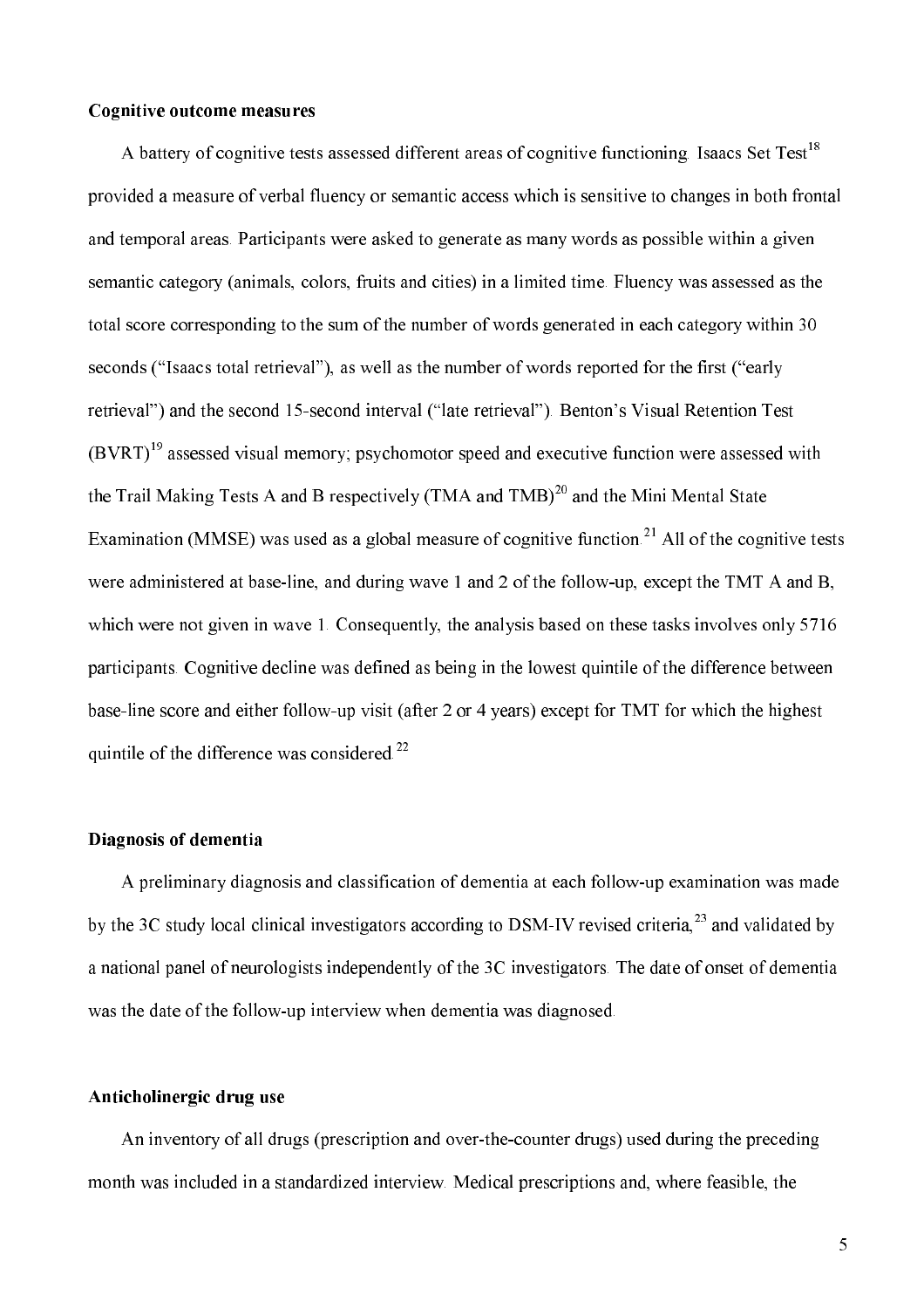medications themselves were checked by the interviewer. Reported medicines were coded according to the World Health Organization's Anatomical Therapeutic Chemical (ATC) Classification.<sup>24</sup> The list of drugs with anticholinergic properties was established from Theriaque (http://www.theriaque.org), BIAM (http://www2.biam2.org) and VIDAL classifications  $(\text{http://www.vidal.fr})$ .

#### Socio-demographic and clinical variables

The standardized interview included questions on demographic characteristics, education level, marital status (married/widowed/single or divorced), mobility, height, and weight. Information was obtained on alcohol consumption, tobacco use, caffeine consumption, and HRT for women. History of stroke, angina pectoris, myocardial infarction and cardio-vascular surgery was established according to standardized questions with additional information where necessary from general practitioners. Recent asthma crisis, hypertension, hypercholesterolemia and diabetes were also recorded. Depressive symptomatology was assessed by the Center for Epidemiological Studies-Depression Scale (CES-D)<sup>25</sup> with a 16 cut-off point. Fasting blood samples were taken for cholesterol levels and ApoE genotyping as described previously.<sup>22</sup>

#### **Statistical analyses**

We used univariate and multivariate logistic regression analyses to determine if base-line consumption of anticholinergic drugs was associated with odds of cognitive decline. Men and women were examined in separate analyses as they differed in both anticholinergic drug use and profiles of cognitive ability. The Chi2 test was used to identify gender-related differences. After gender stratification, univariate odds ratios were adjusted for centre, age, educational level, and base-line cognitive performance (model 0). Multivariate adjusted logistic regression included covariates that were associated with cognitive decline ( $p<0.15$ ). Model 1 was adjusted for centre, age, education, base-line cognitive performance, body mass index (BMI), alcohol, tobacco, and caffeine intake,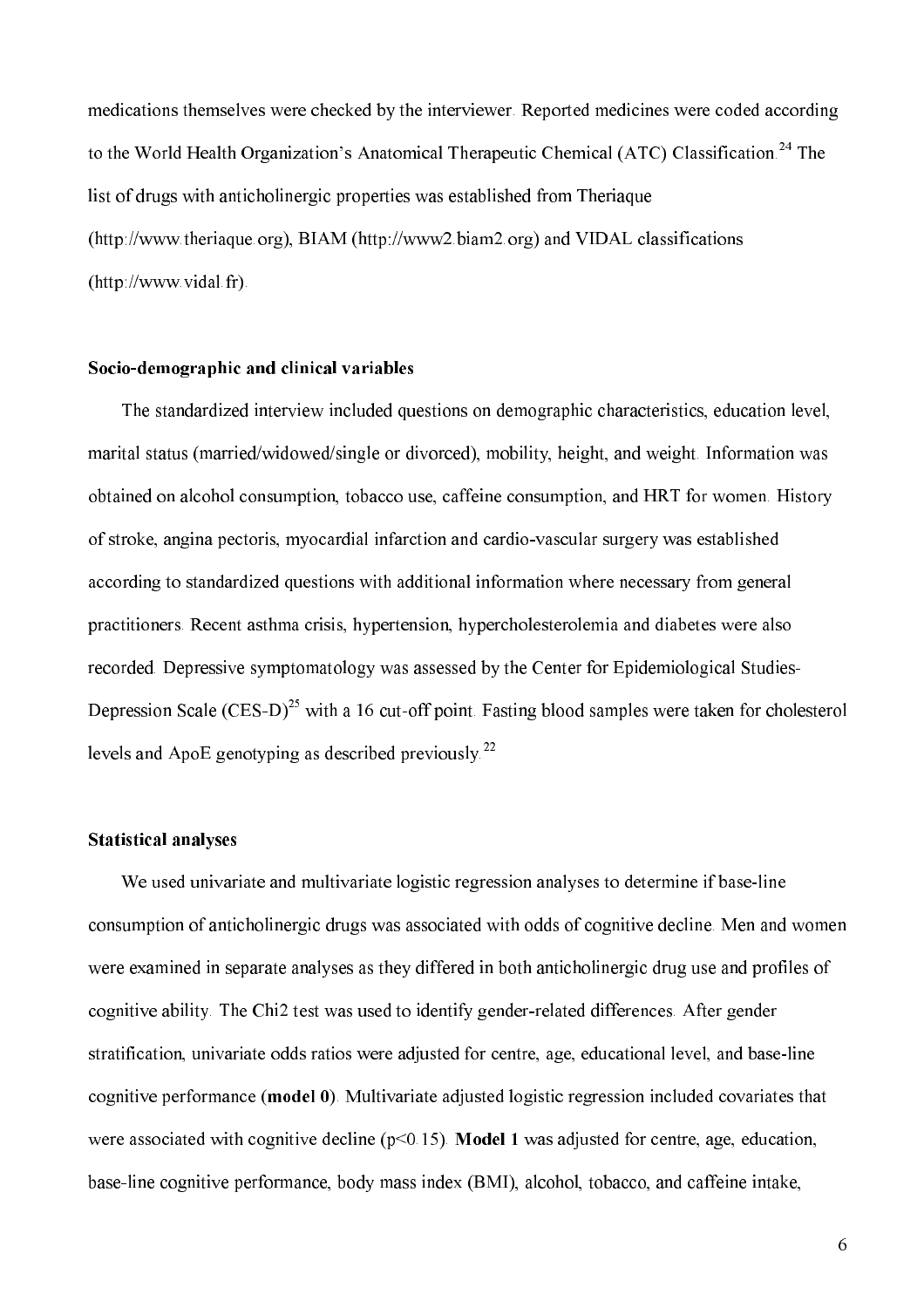mobility, hypercholesterolemia, ApoE, diabetes, asthma, and HRT for women. Compared to model 1, model 2 was further adjusted for pathologies associated with anticholinergic drug use in order to take into account a possible prescription bias, e.g. depression, ischemic pathologies, Parkinson's disease, and hypertension. For analyses taking into account number of anticholinergic medications we used model 2 where gender was an adjustment variable (instead of stratifying by sex) due to low numbers in several categories.

A Cox model with delayed entry was used in the analysis of dementia incidence taking age as the basic time scale and birth as the time origin.<sup>26</sup> This analysis was undertaken on 7123 subjects without missing data for base-line adjustment variables but with possibly missing repeated cognitive testing. The analyses were not stratified by sex to allow full adjustment in spite of relatively small numbers of incident cases. The full model was adjusted for sex, centre, education, BMI, alcohol, tobacco and caffeine intake, mobility, hypercholesterolemia, ApoE, diabetes, asthma, depression, ischemic pathologies, Parkinson's disease and hypertension. Analyses were carried out using SAS software (version  $9.1$ ).

#### **RESULTS**

#### **Population characteristics**

Within this elderly community-dwelling population, 520 of the 6912 subjects (7.5%) were taking anticholinergic drugs at base-line, of whom 36 subjects (6.9%) were taking two anticholinergic drugs simultaneously, and eight  $(1.5\%)$  three. The main drug classes consisted of antidepressants  $(1.9\%)$ , digestive antispasmodics  $(1.6\%)$ , genital-urinary antispasmodics  $(1.3\%)$ , H1-anti-histaminics  $(1.0\%)$ , anxiolytics (0.9%), cardiovascular medications (0.5%), antiepileptics (0.5%), antipsychotics (0.3%), antiasthmatics  $(0.1\%)$ , and antiparkinson drugs  $(0.1\%)$  (see Appendix for detail). None of the subjects reported use of cholinesterase inhibitors.

Overall women reported more often anticholinergic drug use than men  $(9.6\% \text{ vs. } 4.4\%$ , respectively, p<0.0001). Men and women were found to differ on all other characteristics at base-line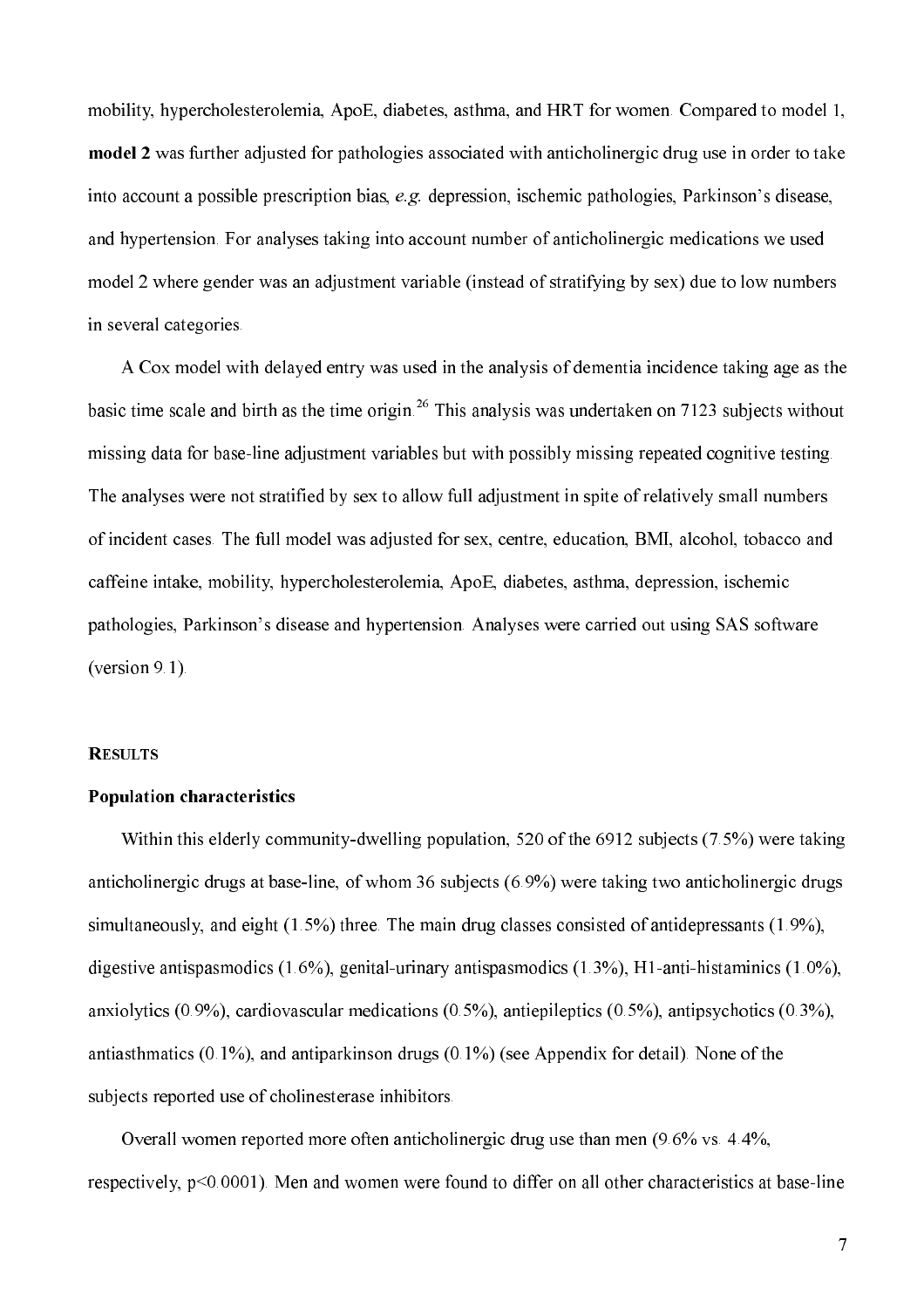except Apoe4. They also differed in base-line cognitive performance with a higher proportion of women showing low scores on the MMSE, Benton test, and TMT A and B (data not shown).

The cross-sectional associations of baseline covariables with anticholinergic use were evaluated after stratification by sex. For both men and women, anticholinergic use was higher in subjects with depression ( $p<0.001$ ), in low alcohol consumers ( $p=0.02$  in women and  $p=0.0009$  in men) and with poor mobility ( $p=0.03$  in women and  $p<0.0001$  in men) (Table 1). Women not consuming caffeine  $(p=0.008)$ , or with diabetes ( $p=0.007$ ), ischemic pathologies ( $p=0.02$ ) or Parkinson's disease  $(p=0.0001)$  were more frequent anticholinergic drug users.

#### Associations between anticholinergics and cognitive decline over 4-year follow-up

In the longitudinal logistic regression analyses, decline in cognitive performance was defined as a decrease from base-line of at least 6 points on the Isaacs total score or at least two points on the Benton test and the MMSE (lowest quintiles). For TMT, cognitive decline was defined as an increase from base-line of at least 16 (TMTA) or 35 seconds (TMTB) (Table 2). In women, univariate logistic regression adjusted on age, educational level, centre, and base-line cognitive score (model 0) indicated a significant association between anticholinergic use and decline in Isaacs total score  $(OR=1.47, CI=1.16-1.86, p=0.002)$  and in the MMSE  $(OR=1.26, CI=1.00-1.60, p=0.05)$ . No significant association was observed for the Benton test and the TMT A or B. In men, anticholinergic report was significantly associated with decline in the Benton test (OR=1.70, CI=1.13-2.56, p=0.01) and nearly significantly in the TMTB (OR= 1.61, CI=0.98-2.64,  $p=0.06$ ) but not in the Isaacs test or the TMTA. In multivariate logistic regression (model 1) the same associations were observed with significant cognitive decline in the Isaacs test in women and in the Benton test in men. These associations persisted in the complete model (model 2) further adjusted for other confounders such as pathologies associated with anticholinergic prescription (depression, ischemic pathologies, Parkinson's disease, and hypertension). The odds ratio was  $1.41$  (CI=1.11-1.79, p=0.006) for decline on the Isaacs total score in women. This effect appeared related to the early retrieval phase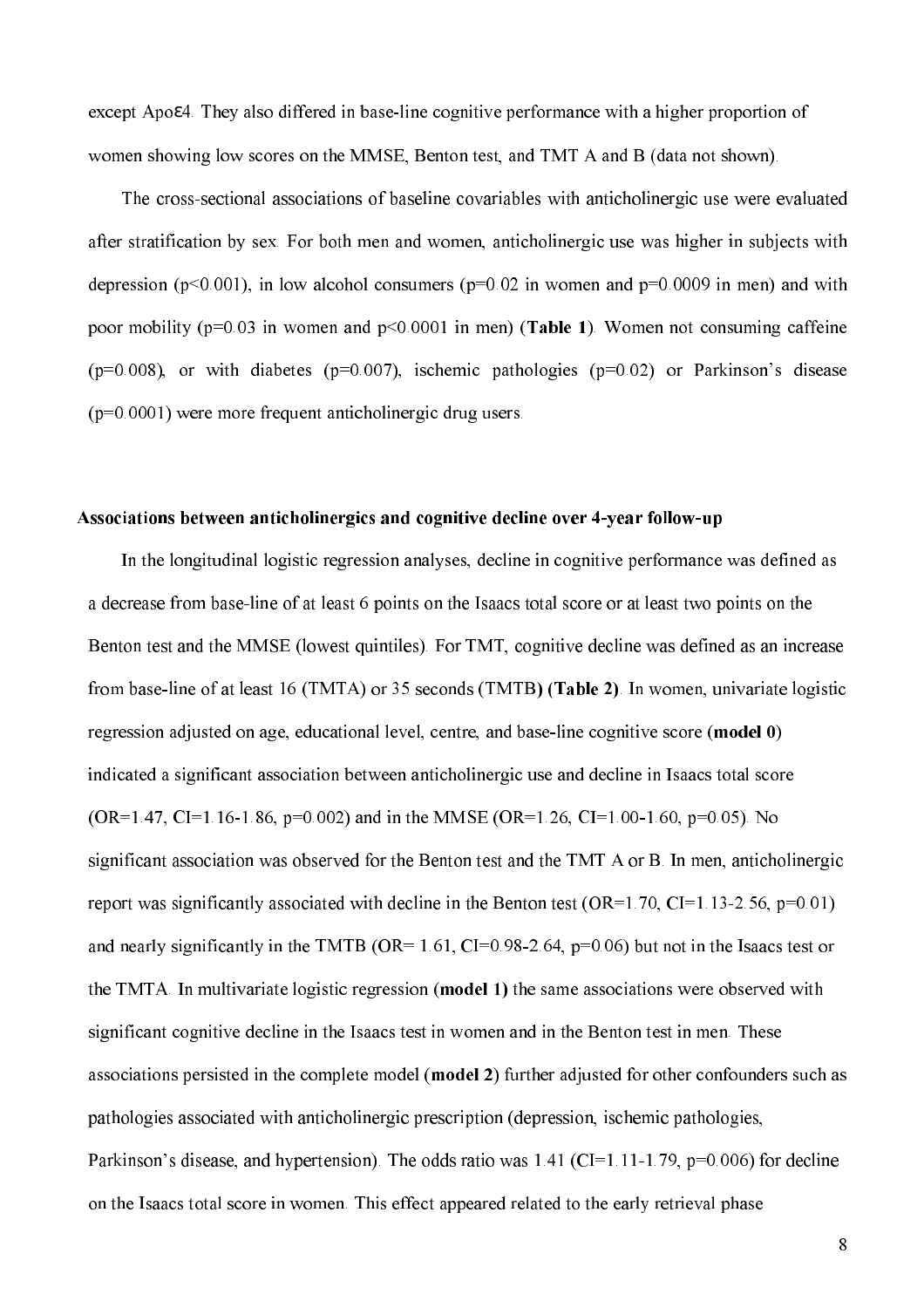$(OR=1.27, CI=0.99-1.62, p=0.06)$  whereas no significant association was found for the late retrieval (data not shown). In men, the OR was  $1.63$  (CI=1.08-2.47, p=0.02) for decline in the Benton test. On the other hand, the association with decline in the TMTB in men was no more significant in model 2  $(p=0.14)$ , as well as for MMSE in women ( $p=0.10$ ). For women specifically, an interaction was observed on the MMSE between anticholinergic use and age (risk increasing with age,  $p=0.002$ ) and ApoE (the risk being significantly increased only for allele  $\varepsilon$ 4 carriers, OR=2.05 CI=1.24-3.40,  $p=0.005$  vs. OR=1.07 CI=0.81-1.40,  $p=0.65$  in non  $\epsilon$ 4 carriers). There was also an interaction between anticholinergic use and HRT on early retrieval on the Isaacs; the risk of cognitive decline using anticholinergics being increased for never HRT users ( $OR=1.44$  CI=1.07-1.94, p=0.02) in contrast with current HRT users (OR=0.51 CI=0.25-1.05, p=0.07).

#### Cognitive decline according to the pattern of the anticholinergic drug use during follow-up

A total of 5969 (86.4%) subjects did not report anticholinergic drug use at base-line nor at the later follow-up examinations,  $175 (2.5%)$  reported anticholinergic use only at base-line, but not at either 2- or 4-year follow-up ("discontinuing" group), and 319 (4.6%) reported anticholinergic drug use both at base-line and at least at the 2-year examination ("continuing" group), of whom 204 were also users at the 4-year follow-up. Other subjects having reported anticholinergics intermittently during the follow-up  $(n=449)$  were not considered in the following analyses.

Compared to women who had never reported anticholinergic drugs, women of the "continuous" group were at higher risk of cognitive decline on the Isaacs test in fully-adjusted models ( $OR=1.46$ , CI=1.08-1.98, p=0.02), and on the MMSE (OR=1.42, CI=1.06-1.90, p=0.02) (Table 3). The same pattern was observed for men in the "continuous" group in relation to decline in the Benton test  $(OR=1.94, CI=1.15-3.27, p=0.01)$  and the TMTB  $(OR=1.94, CI=1.06-3.58, p=0.03)$ . On the other hand, the risk was not significantly modified for subjects having discontinued anticholinergic drugs.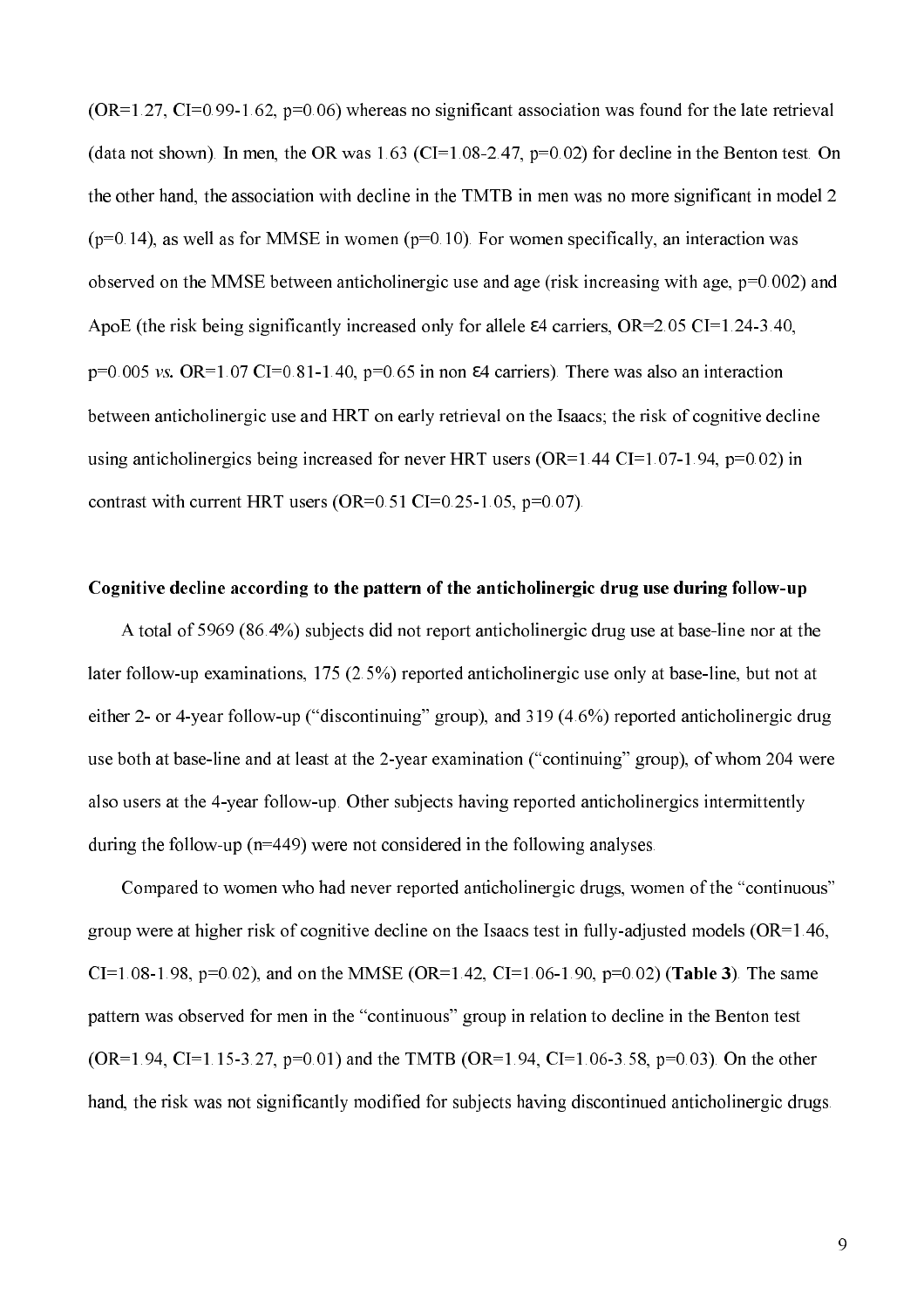#### Associations between base-line anticholinergic drug use and 4-year incidence of dementia

Of the 7123 subjects included in the analysis concerning dementia outcome, there were 221 newly diagnosed cases during follow-up, of whom 143 had Alzheimer's disease. In the sub-sample from which intermittent users were excluded, a multi-adjusted delayed-entry Cox model shows an increased risk for incident dementia or Alzheimer's disease for persons having used anticholinergic drugs continuously (HR=1.65, CI=1.00-2.73, p=0.05 and HR=1.94, CI=1.01-3.72, p=0.05, respectively) but not for those having discontinued anticholinergic treatment after the inclusion  $(Table 4).$ 

#### **DISCUSSION**

In this large prospective study, 7.5% of these community-dwelling elderly persons reported taking anticholinergics. Our results indicate an increased risk in cognitive decline and dementia which remained significant after adjustment for the other multiple possible co-determinants of cognitive decline. It should be mentioned that similar results were obtained in the unadjusted model (model 1) and in the model that adjusted for the pathologies associated with anticholinergic treatment (model 2). This suggests that the anticholinergic drugs themselves rather than the underlying burden of illness is the likely cause of the cognitive decline. Further supporting a causative effect of the anticholinergic medications we found that the cognitive decline appeared reversible after anticholinergic treatment was discontinued. This could at least partly account for the reversible dementia observed in some patients with MCI.<sup>27, 28</sup>

#### Association between anticholinergics and cognitive decline and gender specificity

Chronic anticholinergic use was specifically associated with a significant decline in visual memory or executive function in men and in verbal retrieval in women. Our data indicate a specific effect on early retrieval but not late retrieval which could suggest an effect on speed of information processing rather than on search processes.<sup>29</sup> For women, an effect on a global cognitive measure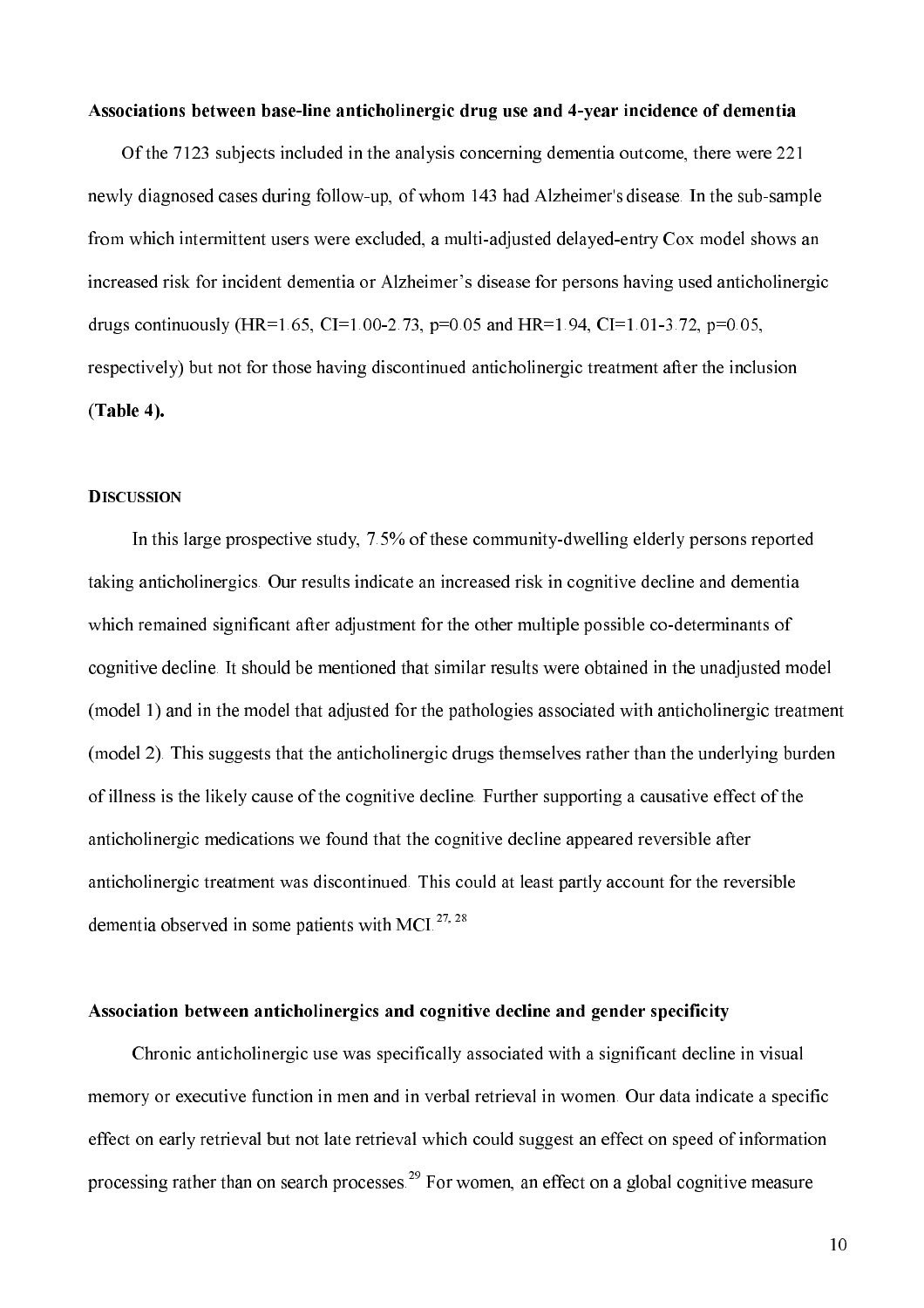targeting more severe decline was also observed. Some of these alterations in cognitive performances have already been observed in previous cross-sectional studies<sup>3-8</sup> as well as in retrospective,<sup>9</sup> and prospective<sup>10, 11</sup> longitudinal studies although possible gender differences were not previously considered.

In women, we observed an age-by-anticholinergic intake interaction effect, the oldest women being at higher risk of global cognitive decline ( $p=0.002$ ). The elderly are known to be more sensitive than the young to cognitive toxicity associated with acute anticholinergic drug administration, which has been ascribed to decreased central cholinergic function.<sup>30-33</sup> Our data suggest a significant agerelated vulnerability to anticholinergics in elderly women whereas no significant interaction was found in men, but the results could have been limited due to the lower number of men in our sample.

Endocrinological factors can modulate cognitive function in elderly women.<sup>34</sup> Dumas et al. reported that short-term estrogen pretreatment could attenuate anticholinergic-induced cognitive impairments in two small RCTs with 15 and 22 postmenopausal women.<sup>15, 16</sup> In the present study we found an interactive effect on cognitive decline in early retrieval between anticholinergic intake and HRT use which suggests that estrogen status in postmenopausal women may be important for cholinergic system integrity.

We also observed a significant interaction between anticholinergic intake and ApoE; women taking anticholinergics and carrying  $\varepsilon$ 4 allele being at 2-fold higher risk of global cognitive decline than non-carriers. In two RCTs in which 24 cognitively intact elderly subjects were administered a single dose of the muscarinic antagonist, trihexyphenidyl, the  $\varepsilon$ 4 allele positive but not the  $\varepsilon$ 4 negative participants demonstrated significant impairment in total and delayed recall 5h after treatment.<sup>12, 13</sup> Gender differences were not considered in these small RCTs although a greater deleterious effect of ApoE4 on gross hippocampal pathology and memory performance has been reported in women than in men with MCI.<sup>35</sup> Our data suggest that the  $\varepsilon$ 4 allele could play a significant role in increasing long-term cognitive vulnerability to chronic anticholinergic burden in elderly population and that this effect could be particularly evident in postmenopausal women.

11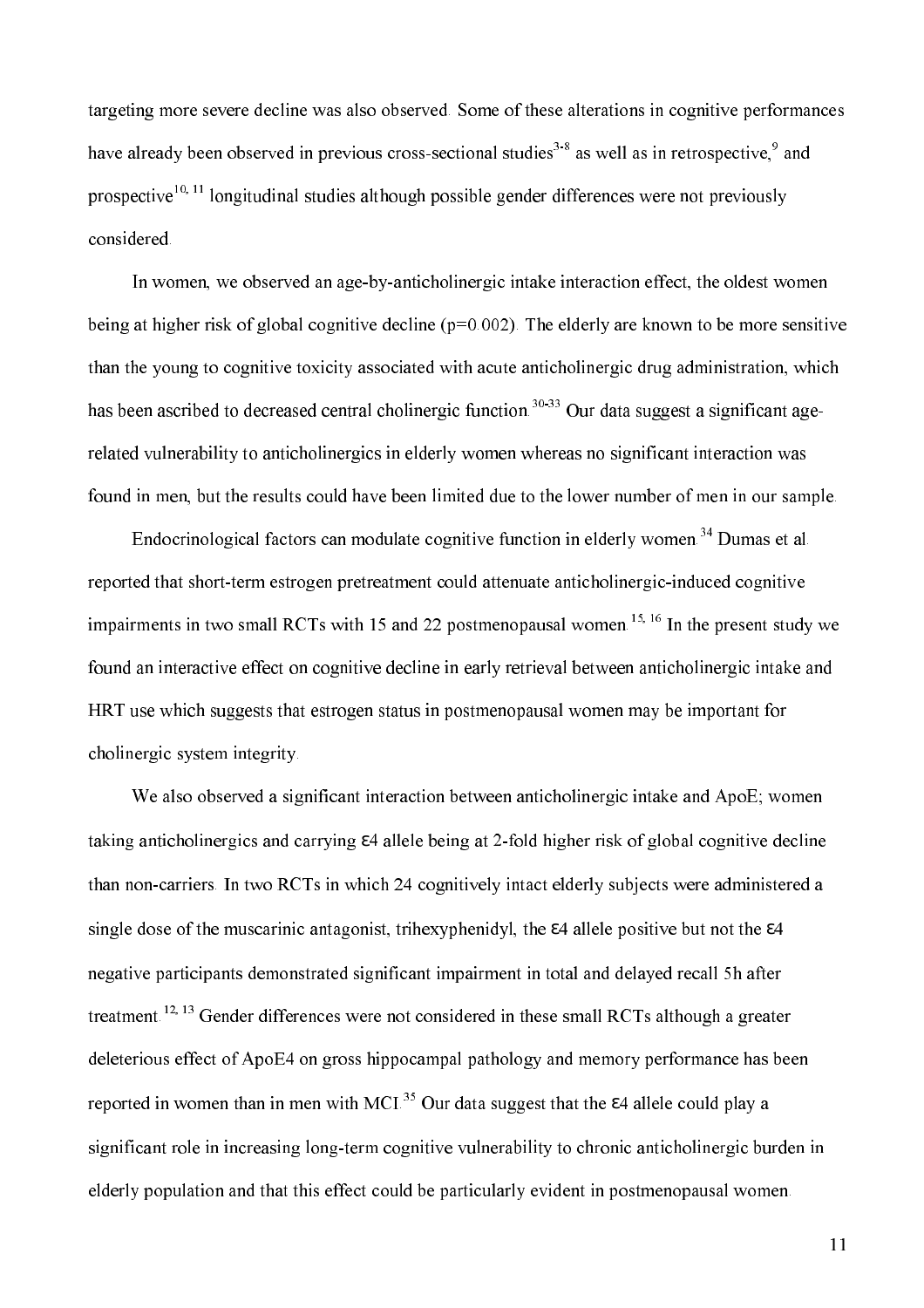Estrogen has been reported to be associated with less cognitive decline among  $\varepsilon$ 4-negative women but not  $\varepsilon$ 4-positive women.<sup>36</sup> Both characteristics ( $\varepsilon$ 4-negative women taking HRT) may thus contribute to a higher protective effect against anticholinergic neurotoxicity.

#### **Dementia**

We observed a significant association between anticholinergic use at base-line and the risk of developing dementia at 4-year follow-up. In a previous study conducted on an independent cohort we found anticholinergic report to be a risk factor for MCI, but numbers were insufficient to determine risk of dementia incidence.<sup>10</sup> In the present study, we observed that chronic anticholinergic users were at higher risk of incident dementia compared to non users, or persons having discontinued intake at the beginning of the follow-up. While this finding has not been previously reported, this agrees with the study by Perry et al. on autopsied Parkinson's disease patients treated with anticholinergics; Alzheimer-type pathology being observed in patients who had been treated for more than two vears compared to short-term anticholinergic treated or untreated cases.<sup>37</sup>

Several mechanisms may be postulated to explain how anticholinergic drug use may increase dementia risk. One possibility is neurotransmitter down-regulation.<sup>38</sup> There is also the possibility of misdiagnosis of early dementia when in fact the patients are suffering from cognitive decline secondary to anticholinergic drug use.

#### **Limitations**

The data concerning some of the covariates were self-reported with eventual subsequent recall bias. Bias could also have been introduced through the exclusion of participants, those lost to followup being more likely to have dementia, women, older, with lower education level and base-line cognitive scores and more frequent anticholinergic users. The higher dropout rate in this group may also limit the generalizability of our results. Furthermore, there are several methods for estimating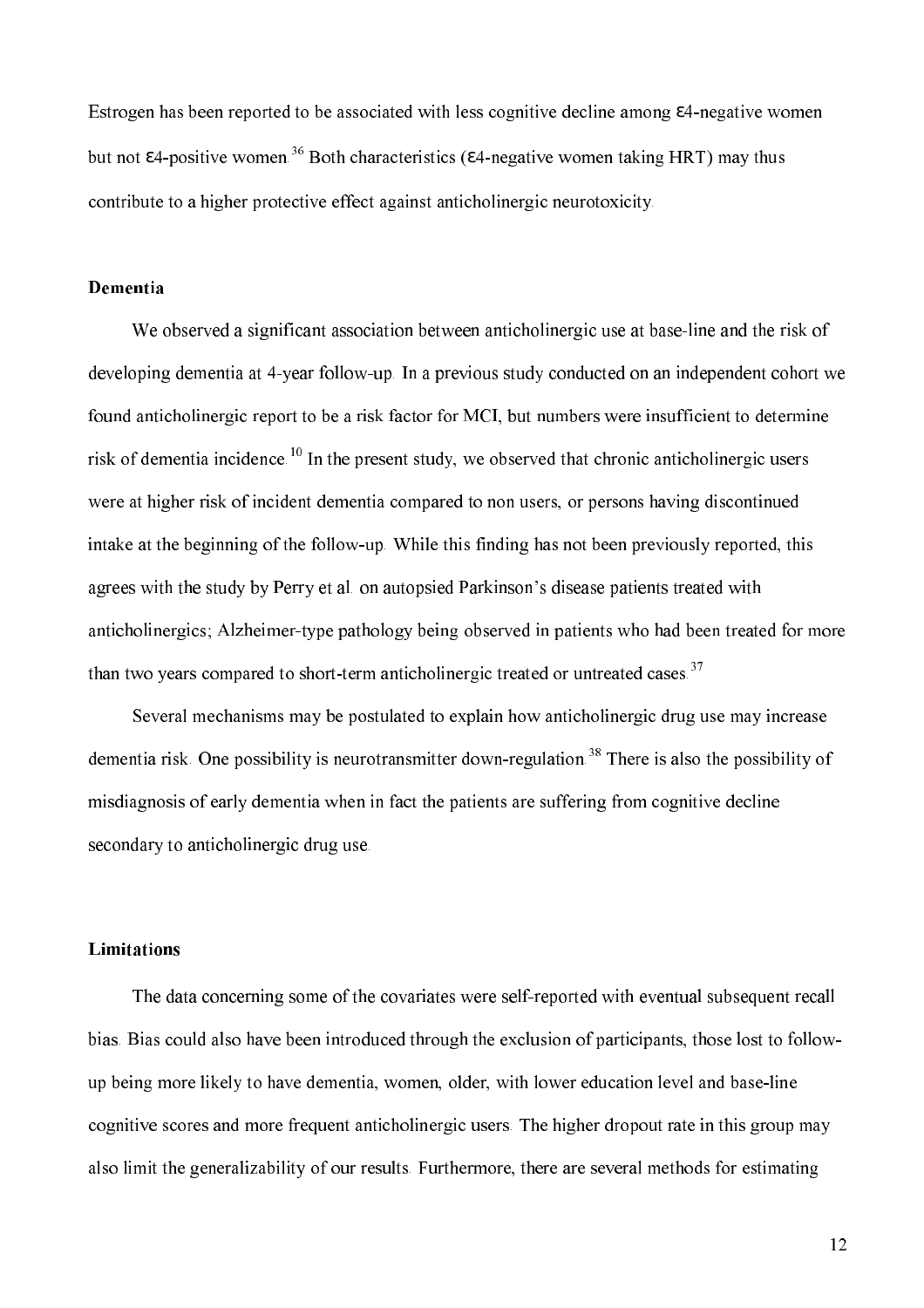anticholinergic burden. All of them have merits and limitations, with no ideal evidence-based approach<sup>39</sup>. We did not use *in vitro* or *ex vivo* measurement of anticholinergic activity (using radiolabeled muscarinic agonist) but a method based on anticholinergic drug lists which is the only clinically useful method for routine clinical practice. We did not consider treatment compliance, which may have caused classification bias. Since we did not have data on precise duration of medication use, we could not definitively address the question of whether the effects are essentially transient or whether prolonged use could precipitate non-reversible dementia. Besides, we cannot exclude that there are other unknown factors including subclinical disease (in addition to that detectable through the analysis of lipids, glycemia and hypertension), which may confound the association between anticholinergic report and cognitive decline or dementia. Finally, since multiple analyses have been performed we cannot exclude that some observed associations were due to a chance finding.

#### **Strengths**

The data used in the analysis comes from a large multicentre population-based prospective study of people aged 65 years and over. Anticholinergic use was verified by examining the prescriptions and medications themselves, thus minimizing exposure misclassification. We have already reported within the same cohort that interviews and reimbursement data could estimate current exposure to chronically used drugs (including anticholinergic medication) similarly, with the advantage that selfmedication being better described with interviews.<sup>40</sup> Finally, we have taken into account a wide range of competing causes of cognitive dysfunction in the elderly, by controlling for socio-demographic, genetic, health and lifestyle covariates and thus limiting any potential confounding. Despite this, there were only minor changes between the unadjusted and adjusted analysis, notably after adjusting for pathologies associated with anticholinergic indication suggesting independence of associations.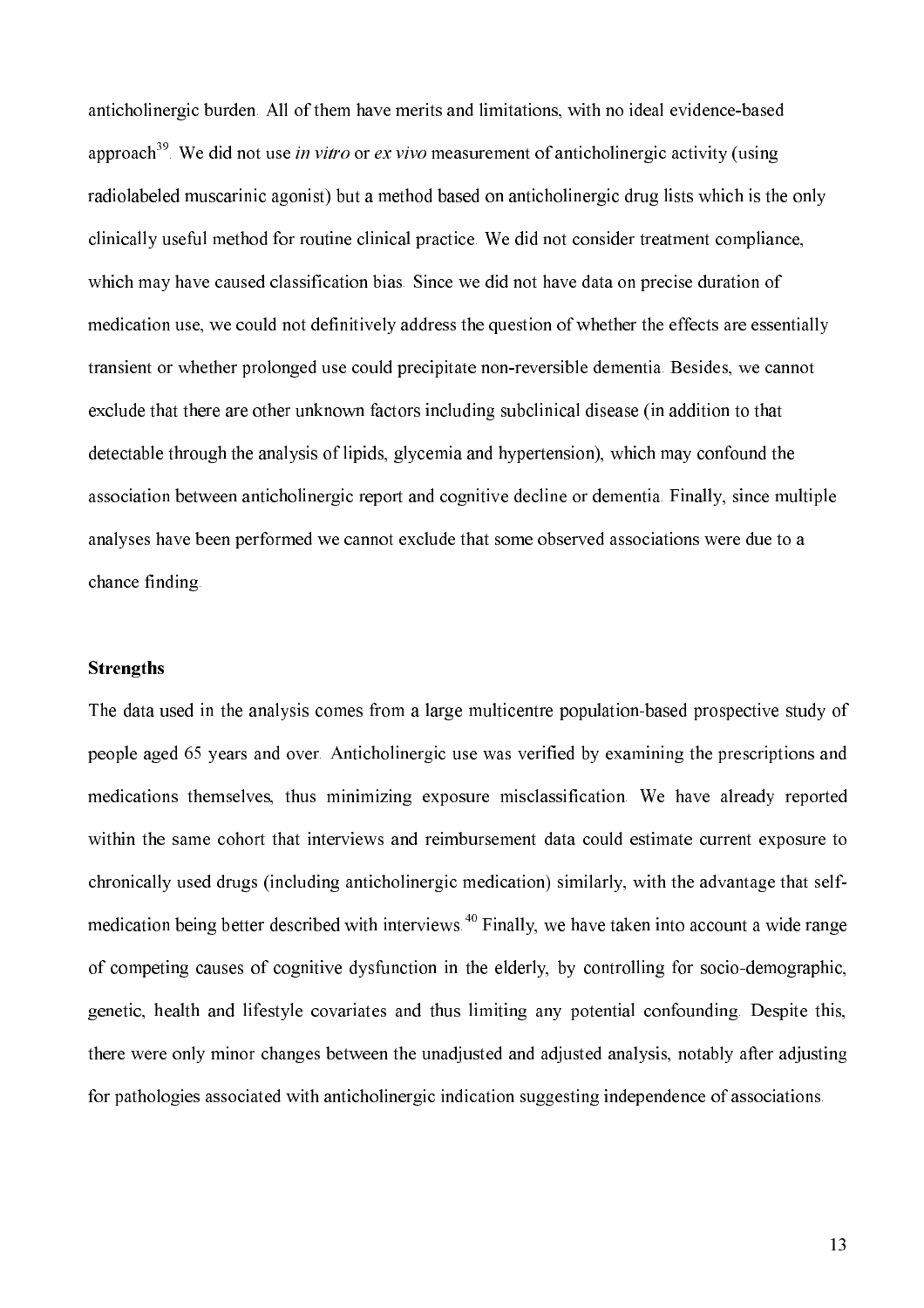## Conclusion

Findings from this study suggest that the use of medication with anticholinergic effects was associated with an increased risk of cognitive dysfunction and dementia in elderly persons. Discontinuing anticholinergic treatment was associated with a decreased risk. Medical practitioners should monitor current anticholinergic drug use in elderly patients and seek pharmacological alternatives before considering administration of neuroprotective medications to persons with MCI, thus escalating a prescription cascade involving cholinesterase inhibitors and anticholinergic drugs.<sup>10,</sup>  $41,42$  This is especially important considering that long-term concomitant therapy with anticholinergics may be associated with significant deleterious effects on acetylcholinesterase therapy, and may have adverse effects on the clinical course of Alzheimer's disease.<sup>43, 44</sup>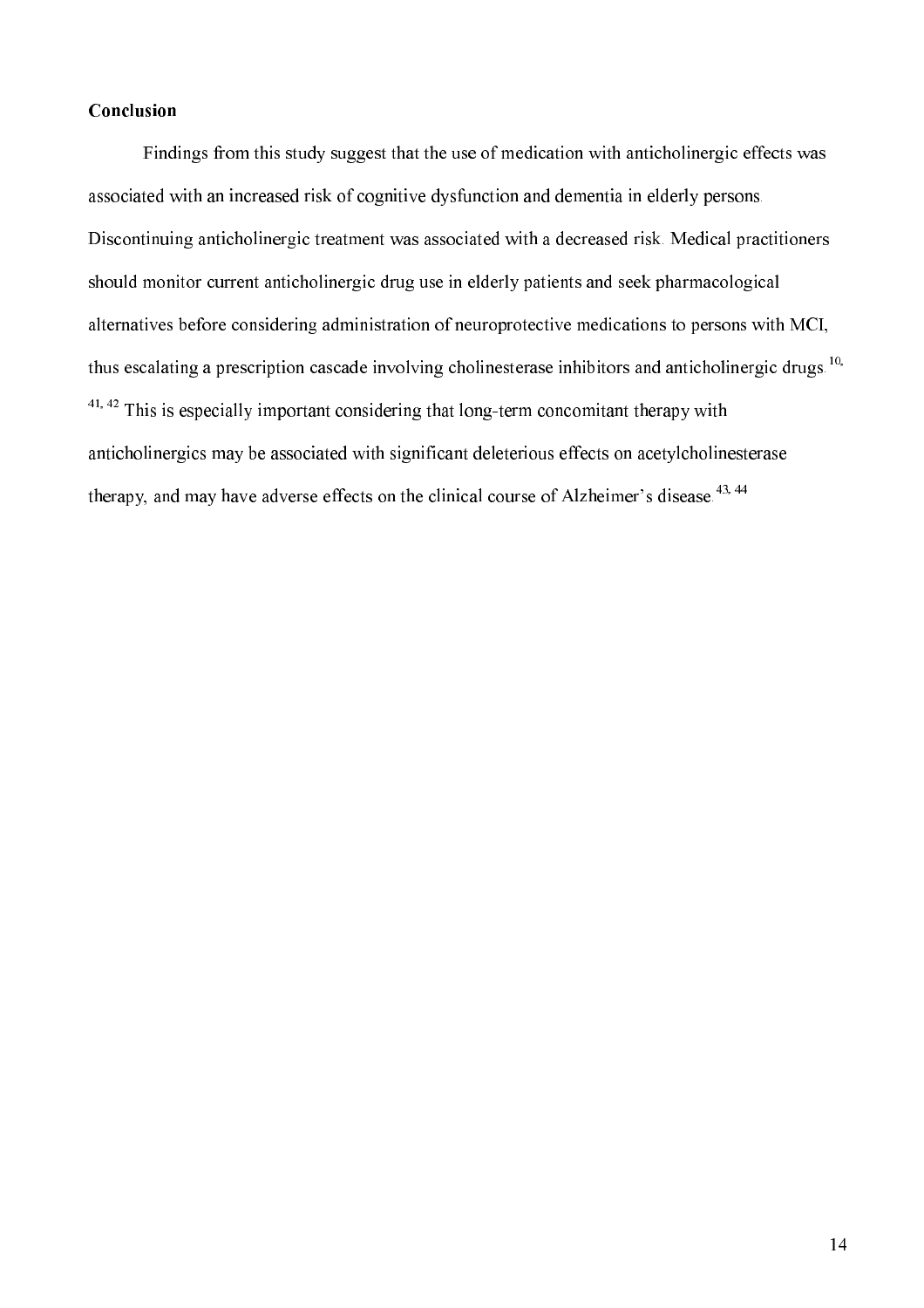Financial Disclosure: None reported

Funding/Support: The 3C Study is conducted under a partnership agreement between Inserm, the Victor Segalen – Bordeaux II University and Sanofi-Aventis. The 3C-Study is also supported by the Caisse Nationale Maladie des Travailleurs Salariés, Direction Générale de la Santé, Mutuelle Générale de l'Education Nationale, Institut de la Longévité, Agence Française de Sécurité Sanitaire des Produits de Santé, the Regional Governments of Aquitaine, Bourgogne and Languedoc-Roussillon, Fondation de France, and the Ministry of Research-Inserm Programme 'Cohorts and collection of biological material'. The Lille Génopôle received an unconditional grant from Eisai.

Role of the Sponsor: The Fondation pour la Recherche Médicale funded the preparation and first phase of the study.

Acknowledgments: We thank the Génopôle of Lille, the Laboratories of Biochemistry of the University Hospitals of Dijon and Montpellier, the Town Council of Dijon and the Conseil Général of Côte d'Or.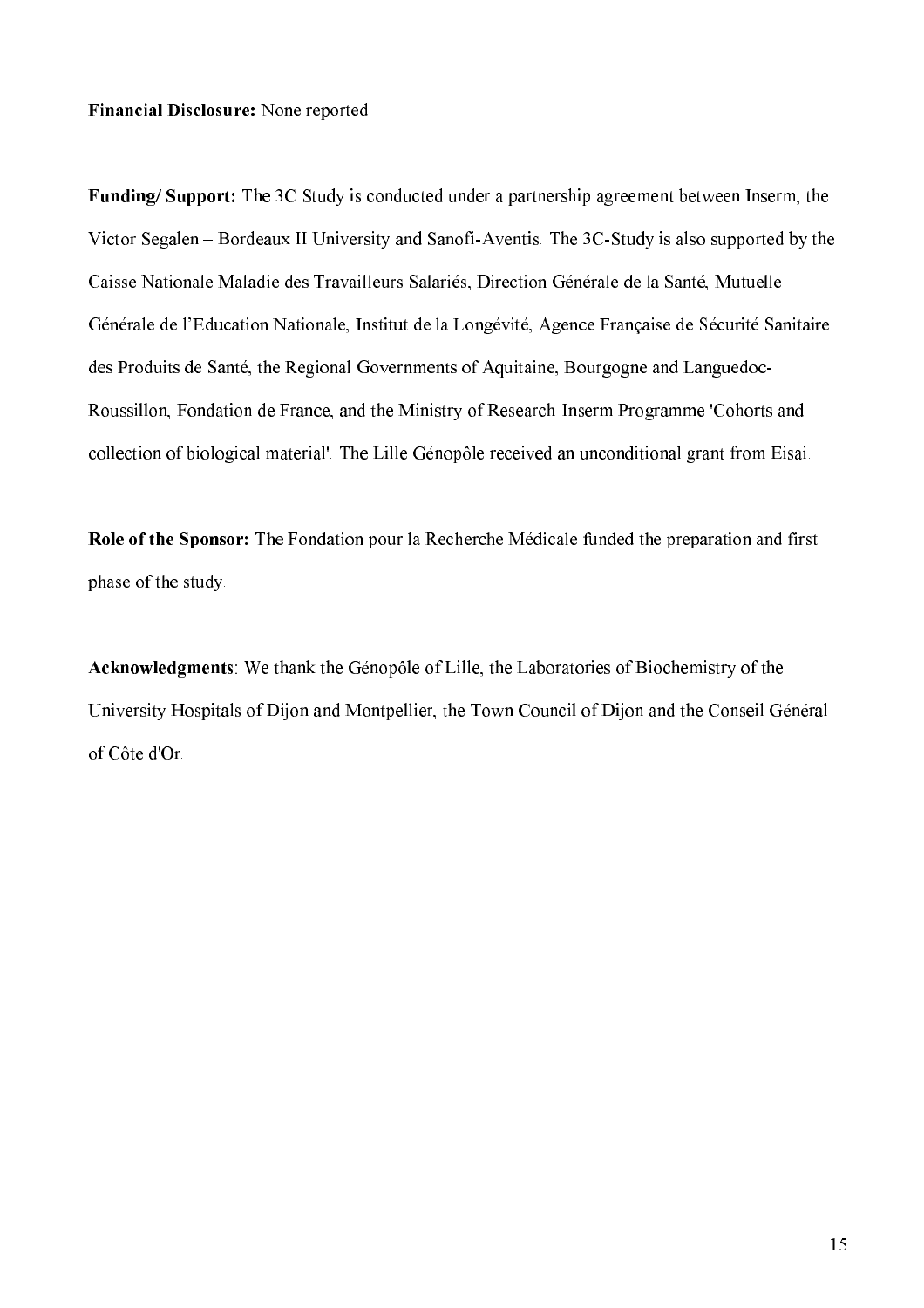### **REFERENCES**

- $1<sup>1</sup>$ Moore AR, O'Keeffe ST. Drug-induced cognitive impairment in the elderly. Drugs Aging 1999;15:15:28
- Hilmer SN, McLachlan AJ, Le Couteur DG. Clinical pharmacology in the geriatric patient.  $2<sup>1</sup>$ Fundam Clin Pharmacol. 2007;21:217-30.
- 3. Mulsant BH, Pollock BG, Kirshner M, Shen C, Dodge H, Ganguli M. Serum anticholinergic activity in a community-based sample of older adults: relationship with cognitive performance. Arch Gen Psychiatry 2003;60:198-203.
- 4. Lechevallier-Michel N, Molimard M, Dartigues JF, Fabrigoule C, Fourrier-Reglat A. Drugs with anticholinergic properties and cognitive performance in the elderly: results from the PAQUID Study. Br J Clin Pharmacol. 2005:59:143-51.
- Cao YJ, Mager DE, Simonsick EM et al. Physical and cognitive performance and burden of  $5<sub>1</sub>$ anticholinergics, sedatives, and ACE inhibitors in older women. Clin Pharmacol Ther. 2008;83:422-9
- 6. Cancelli I, Gigli GL, Piani A et al. Drugs with anticholinergic properties as a risk factor for cognitive impairment in elderly people: a population-based study. J Clin Psychopharmacol. 2008;28:654-9.
- Nebes RD, Pollock BG, Meltzer CC et al. Serum anticholinergic activity, white matter  $7<sup>1</sup>$ hyperintensities, and cognitive performance. Neurology. 2005;65:1487-9.
- Hilmer SN, Mager DE, Simonsick EM et al. A drug burden index to define the functional burden 8. of medications in older people. Arch Intern Med. 2007;167:781-7.
- Bottiggi KA, Salazar JC, Yu L et al. Long-term cognitive impact of anticholinergic medications 9. in older adults. Am J Geriatr Psychiatry. 2006;14:980-4.
- 10. Ancelin ML, Artero S, Portet F, Dupuy AM, Touchon J, Ritchie K. Non-degenerative mild cognitive impairment in elderly people and use of anticholinergic drugs: longitudinal cohort study. *BMJ*. 2006:332:455-9.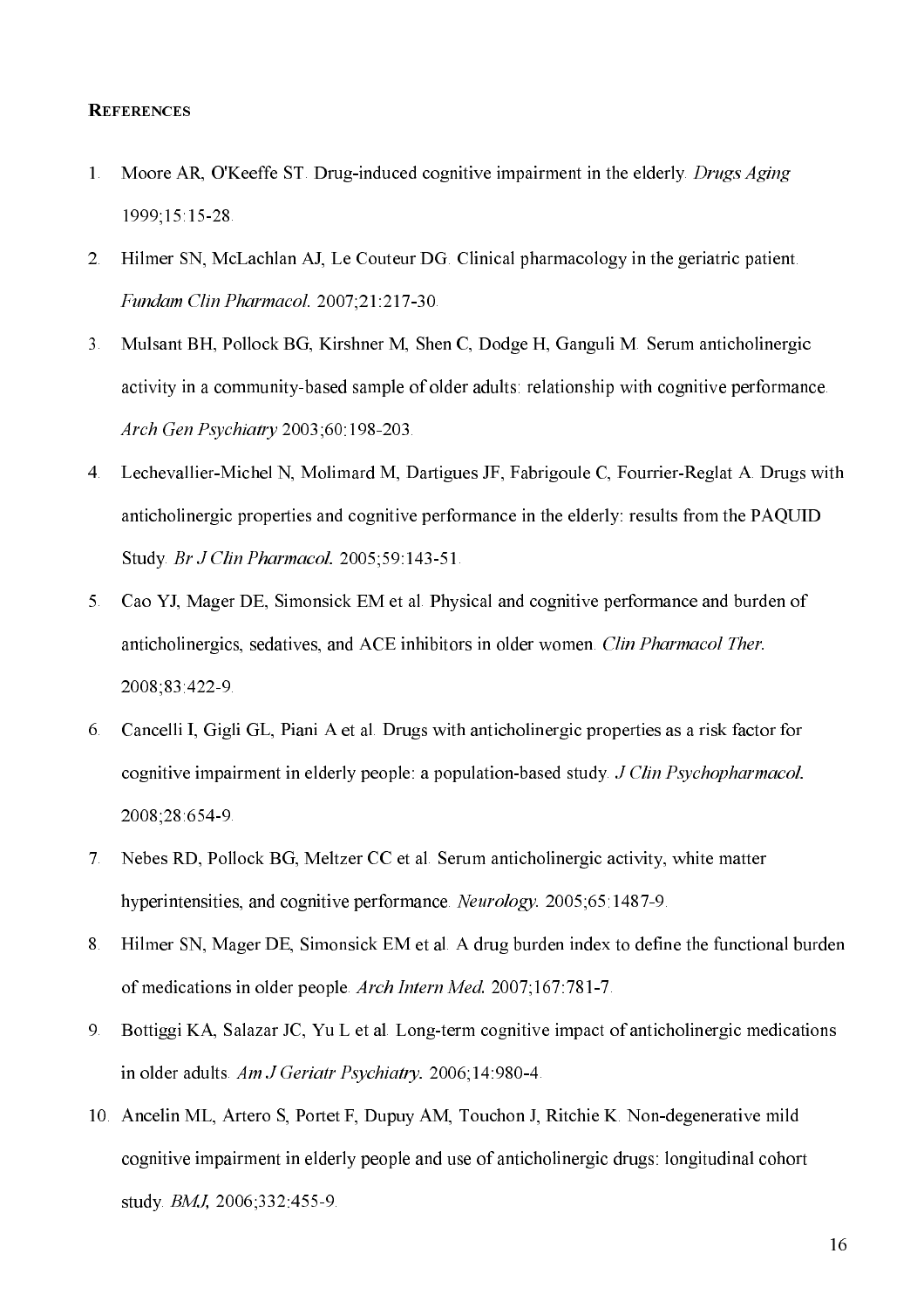- 11. Han L, Agostini JV, Allore HG. Cumulative anticholinergic exposure is associated with poor memory and executive function in older men. *J Am Geriatr Soc.* 2008;56:2203-10.
- 12. Pomara N, Belzer K, Hernando R, De La Pena C, Sidtis JJ. Increased mental slowing associated with the APOE epsilon4 allele after trihexyphenidyl oral anticholinergic challenge in healthy elderly. Am J Geriatr Psychiatry. 2008;16:116-24.
- 13. Pomara N, Willoughby LM, Wesnes K, Sidtis JJ. Increased anticholinergic challenge-induced memory impairment associated with the APOE-epsilon4 allele in the elderly: a controlled pilot study. Neuropsychopharmacology. 2004;29:403-9.
- 14. Artero S, Ancelin ML, Portet F et al. Risk profiles for mild cognitive impairment and progression to dementia are gender specific. J Neurol Neurosurg Psychiatry 2008;79:979-984.
- 15. Dumas J, Hancur-Bucci C, Naylor M, Sites C, Newhouse P. Estrogen treatment effects on anticholinergic-induced cognitive dysfunction in normal postmenopausal women. Neuropsychopharmacology. 2006;31:2065-78.
- 16. Dumas J, Hancur-Bucci C, Naylor M, Sites C, Newhouse P. Estradiol interacts with the cholinergic system to affect verbal memory in postmenopausal women; evidence for the critical period hypothesis. Horm Behav. 2008;53:159-69.
- 17. The 3C Study Group. Vascular factors and risk of dementia: Design of the three city study and baseline characteristics of the study population. Neuroepidemiology 2003;22:316-325.
- 18. Isaacs B, Kennie AT. The Set test as an aid to the detection of dementia in old people. Br J Psychiatry 1973;123:467-70.
- 19. Benton A. Manuel pour l'application du test de rétention visuelle. Applications cliniques et expérimentales. Paris: Centre de Psychologie Appliquée; 1965.
- 20. Reitan R. Validity of the Trail Making Test as an indicator of organic brain damage. Percept Mot Skills 1965;8:271-276.
- 21. Folstein MF, Folstein SE, McHugh PR. "Mini-mental state". A practical method for grading the cognitive state of patients for the clinician, *J Psychiatr Res* 1975;12:189-98.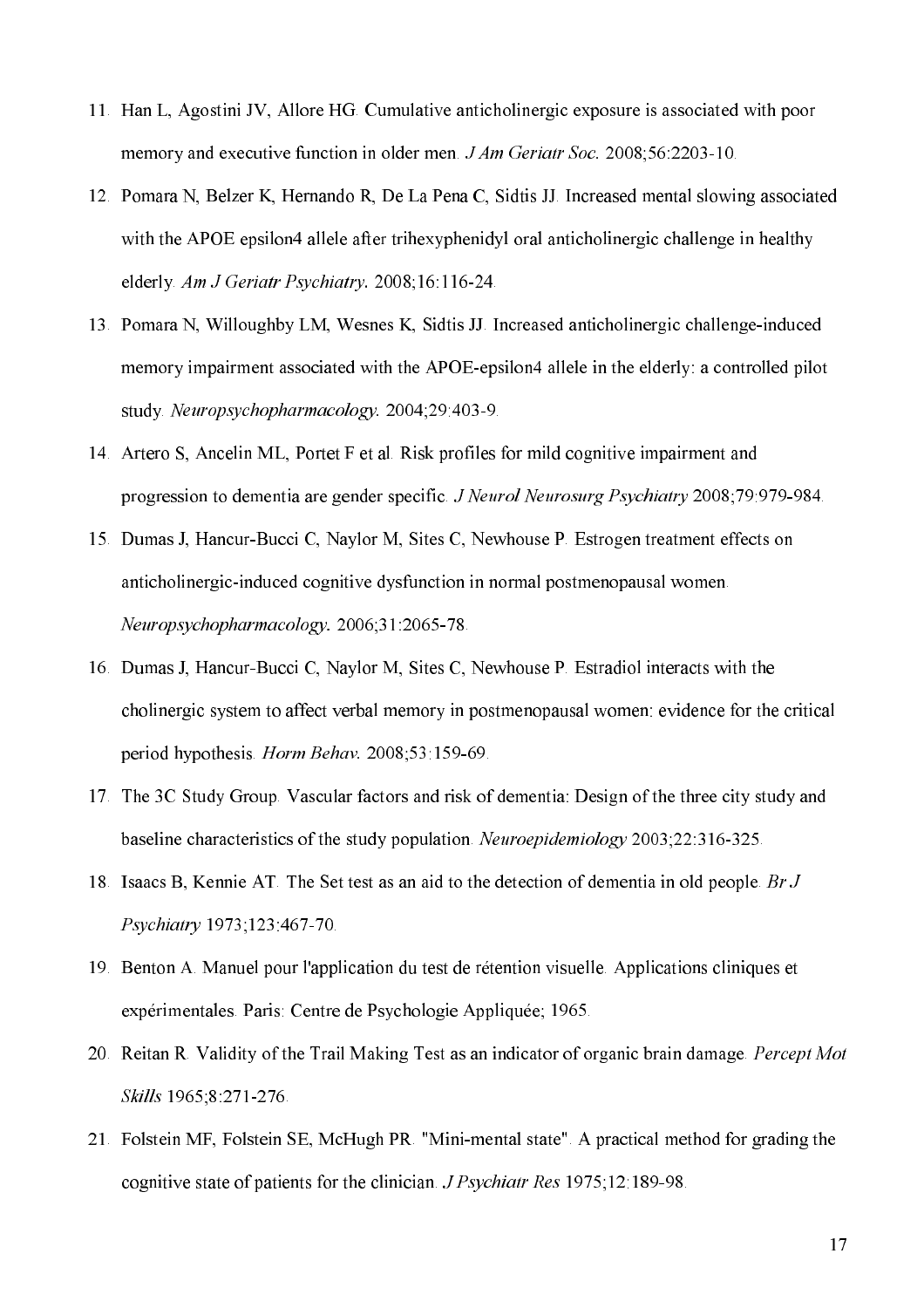- 22. Ritchie K, Carriere I, de Mendonca A et al. The neuroprotective effects of caffeine: a prospective population study (the Three City Study). Neurology 2007:69:536-45.
- 23. American Psychiatric Association. Diagnostic and Statistical Manual of Mental Disorders (DSM-IV). 4th edn vol. Washington, DC: American Psychiatric Association; 1994.
- 24. WHO. World Health Organising Collaborating Centre for Drug Statistics Methodology. Guidelines for ATC classification and DDD assignment. Oslo, Norway; 2000.
- 25. Radloff L. The CES-D scale: a self-report depression scale for research in the general population. Appl Psychol Measurement 1977;1:385-401.
- 26. Commenges D, Letenneur L, Joly P, Alioum A, Dartigues JF. Modelling age-specific risk: application to dementia. Stat Med 1998;17:1973-88.
- 27. Hejl A, Hogh P, Waldemar G. Potentially reversible conditions in 1000 consecutive memory clinic patients. J Neurol Neurosurg Psychiatry. 2002;73:390-4.
- 28. Ritchie K, Artero S, Touchon J. Classification criteria for mild cognitive impairment: a population-based validation study. Neurology 2001;56:37-42.
- 29. Fernaeus SE, Almkvist O. Word production: dissociation of two retrieval modes of semantic memory across time J Clin Exp Neuropsychol. 1998;20:137-43.
- 30. Flicker C, Ferris SH, Serby M. Hypersensitivity to scopolamine in the elderly. Psychopharmacology (Berl) 1992;107:437-41.
- 31. Molchan SE, Martinez RA, Hill JL et al. Increased cognitive sensitivity to scopolamine with age and a perspective on the scopolamine model. Brain Res Brain Res Rev. 1992;17:215-26.
- 32. Ray PG, Meador KJ, Loring DW, Zamrini EW, Yang XH, Buccafusco JJ. Central anticholinergic hypersensitivity in aging J Geriatr Psychiatry Neurol. 1992;5:72-7.
- 33. Bowie MW, Slattum PW. Pharmacodynamics in older adults: a review. Am J Geriatr Pharmacother. 2007;5:263-303.
- 34. Ancelin ML, Ritchie K. Lifelong endocrine fluctuations and related cognitive disorders. Current Pharmaceutical Design 2005;11:4229-52.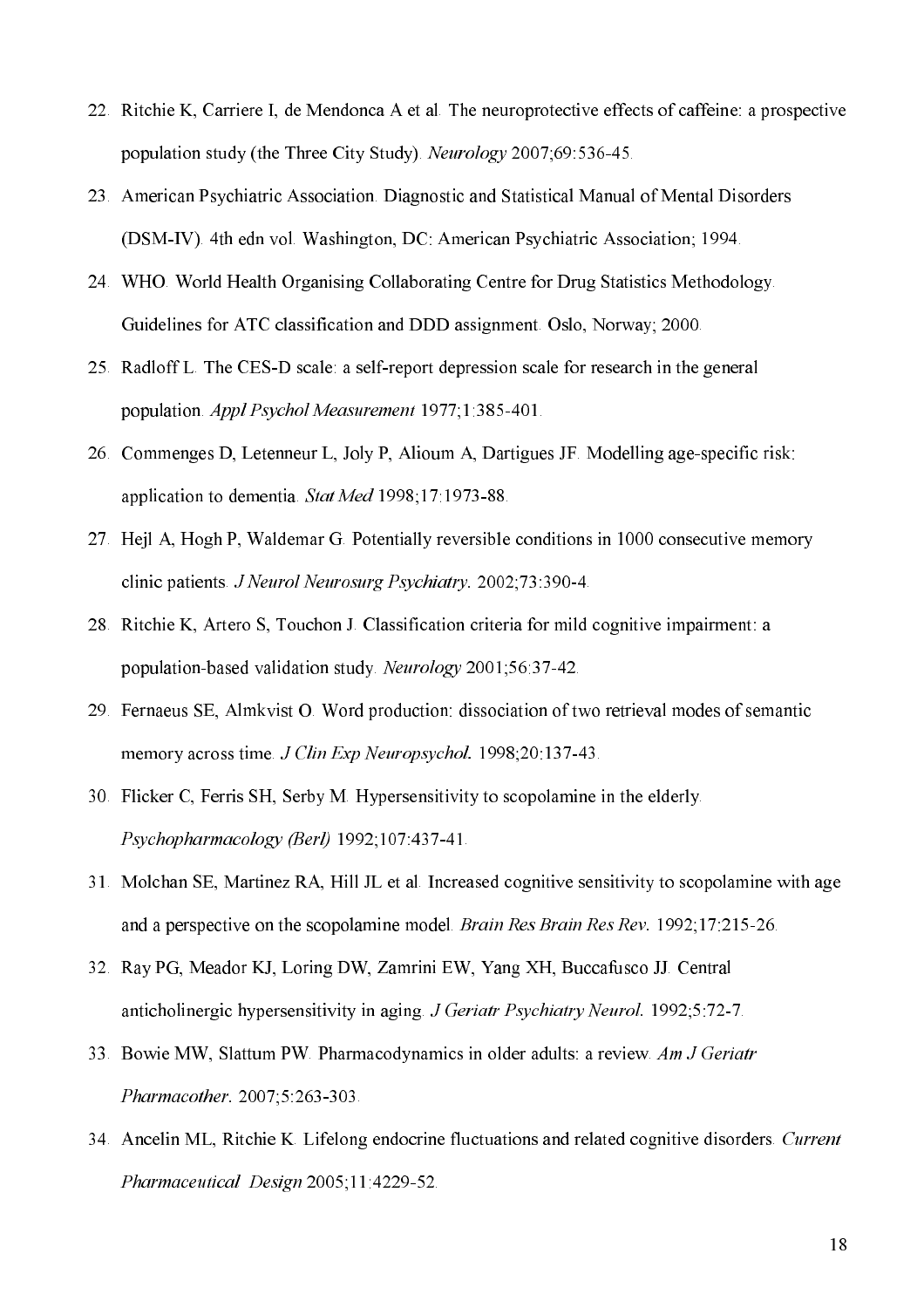- 35. Fleisher A, Grundman M, Jack CR, Jr. et al. Sex, apolipoprotein E epsilon 4 status, and hippocampal volume in mild cognitive impairment. Arch Neurol. 2005:62:953-7.
- 36. Yaffe K, Haan M, Byers A, Tangen C, Kuller L. Estrogen use, APOE, and cognitive decline: evidence of gene-environment interaction. Neurology 2000:54:1949-1954.
- 37. Perry EK, Kilford L, Lees AJ, Burn DJ, Perry RH. Increased Alzheimer pathology in Parkinson's disease related to antimuscarinic drugs. Ann Neurol. 2003;54:235-8.
- 38. Fisher A, Pittel Z, Haring R et al. M1 muscarinic agonists can modulate some of the hallmarks in Alzheimer's disease: implications in future therapy. JMol Neurosci. 2003;20:349-56.
- 39. Rudd KM, Raehl CL, Bond CA, Abbruscato TJ, Stenhouse AC. Methods for assessing drugrelated anticholinergic activity. *Pharmacotherapy*. 2005;25:1592-601.
- 40. Noize P, Bazin F, Dufouil C et al. Comparison of health insurance claims and patient interviews in assessing drug use: data from the Three-City (3C) Study. Pharmacoepidemiology and Drug Safety 2009;in press.
- 41. Rochon PA, Gurwitz JH. Optimising drug treatment for elderly people: the prescribing cascade. BMJ. 1997;315:1096-9.
- 42. Gill SS, Mamdani M, Naglie G et al. A prescribing cascade involving cholinesterase inhibitors and anticholinergic drugs. Arch Intern Med. 2005;165:808-13.
- 43. Lu CJ, Tune LE. Chronic exposure to anticholinergic medications adversely affects the course of Alzheimer disease. Am J Geriatr Psychiatry. 2003;11:458-61.
- 44. Cancelli I, Valentinis L, Merlino G, Valente M, Gigli GL. Drugs with anticholinergic properties as a risk factor for psychosis in patients affected by Alzheimer's disease. Clin Pharmacol Ther. 2008;84:63-8.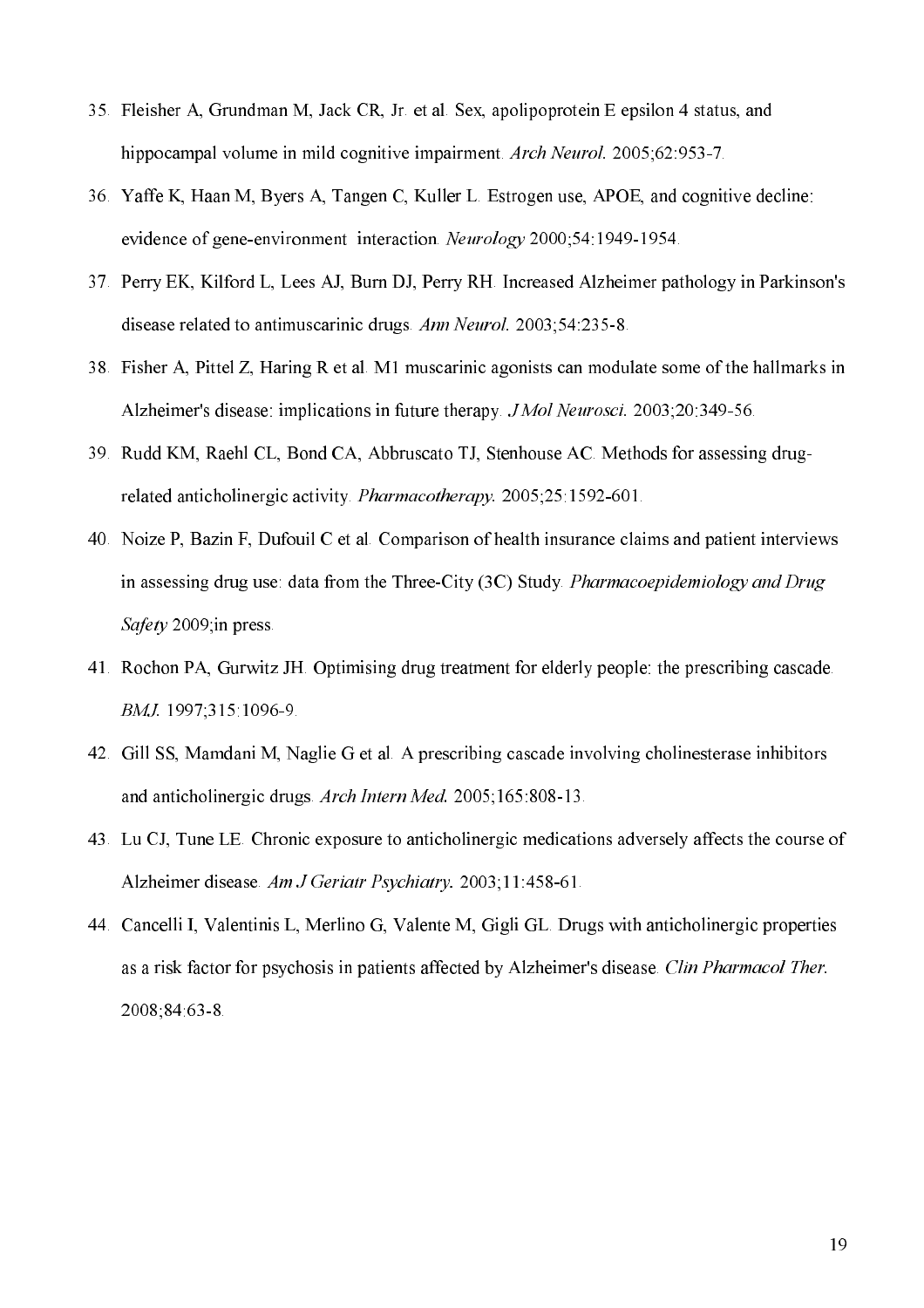|                              | Women            |               |                  | Men           |           |                  |
|------------------------------|------------------|---------------|------------------|---------------|-----------|------------------|
|                              | <b>ACH</b> drugs |               | <b>ACH</b> drugs |               |           |                  |
|                              | $\bf N0$         | Yes           |                  | $\bf N0$      | Yes       |                  |
|                              | $(n=3731)$       | $(n=397)$     | $\boldsymbol{P}$ | $(n=2661)$    | $(n=123)$ | $\boldsymbol{P}$ |
| Characteristic               | $\frac{0}{0}$    | $\frac{0}{0}$ | Value            | $\frac{0}{0}$ | $\%$      | Value            |
| Age                          |                  |               |                  |               |           |                  |
| 65 69                        | 25.5             | 23.2          |                  | 26.4          | 19.5      |                  |
| 70-74                        | 33.1             | 30.5          | .30              | 35.0          | 34.1      | .25              |
| 75-80                        | 27.7             | 30.5          |                  | 24.6          | 28.5      |                  |
| $80+$                        | 13.7             | 15.8          |                  | 14.0          | 17.9      |                  |
| Education                    |                  |               |                  |               |           |                  |
| 5 years                      | 24.6             | 27.7          |                  | 21.4          | 30.1      |                  |
| 9 years                      | 40.2             | 41.3          | .11              | 30.0          | 33.3      | .004             |
| 12 years                     | 21.0             | 20.9          |                  | 19.5          | 22.0      |                  |
| $12 +$                       | 14.2             | 10.1          |                  | 29.1          | 14.6      |                  |
| $CESD \ge 16$                | 26.4             | 42.3          | ${}<.0001$       | 13.0          | 27.6      | ${}<.0001$       |
| Ischemic pathologies*        | 11.5             | 15.4          | .02              | 22.1          | 23.6      | .70              |
| <b>BMI</b>                   |                  |               |                  |               |           |                  |
| Normal                       | 53.9             | 51.9          |                  | 38.1          | 35.8      |                  |
| Overweight                   | 32.8             | 34.5          | .73              | 49.2          | 50.4      | .85              |
| Obese                        | 13.3             | 13.6          |                  | 12.7          | 13.8      |                  |
| Diabetes†                    | 6.3              | 9.8           | .007             | 12.7          | 17.1      | .15              |
| Asthma ‡                     | 2.2              | 2.5           | .65              | 1.3           | 2.4       | .29              |
| Hypertension§                | 53.5             | 50.9          | .32              | 59.9          | 64.2      | .34              |
| Parkinson's disease          | 0.6              | 2.3           | .0001            | 1.3           | 3.3       | .07              |
| Hypercholesterolemia         | 67.9             | 70.0          | .39              | 83.5          | 82.9      | .88              |
| Alcohol                      |                  |               |                  |               |           |                  |
| $\mathbf{0}$                 | 26.4             | 32.8          |                  | 7.8           | 13.0      |                  |
| $1-36$ g/day                 | 72.0             | 66.2          | .02              | 72.6          | 79.7      | .0009            |
| $>$ 36g/day                  | 1.6              | $1.0\,$       |                  | 19.6          | 7.3       |                  |
| Smoking                      |                  |               |                  |               |           |                  |
| Never                        | 81.1             | 83.4          |                  | 30.2          | 26.8      |                  |
| Former                       | 15.2             | 13.1          | .51              | 61.7          | 64.2      | .72              |
| Current                      | 3.7              | 3.5           |                  | 8.1           | 9.0       |                  |
| Caffeine consumption per day |                  |               |                  |               |           |                  |
| $[0-1]$ unit                 | 23.9             | 31.0          |                  | 27.4          | 26.8      |                  |
| $ 1-3 $ units                | 59.4             | 54.2          | .008             | 59.3          | 60.2      | .98              |
| $>$ 3 units                  | 16.7             | 14.8          |                  | 13.3          | 13.0      |                  |
| Mobility                     |                  |               |                  |               |           |                  |
| Confined home                | 1.7              | 2.5           |                  | $1.0\,$       | 3.3       |                  |
| Confined neighborhood        | 4.1              | 6.6           | .03              | $1.8\,$       | 6.5       | ${}<.0001$       |
| Not confined                 | 94.2             | 90.9          |                  | 97.2          | 90.2      |                  |
| <b>HRT</b>                   |                  |               |                  |               |           |                  |
| Current                      | 14.9             | 16.9          |                  |               |           |                  |
| Former                       | 16.8             | 16.1          | .57              |               |           |                  |
| Never                        | 68.3             | 67.0          |                  |               |           |                  |
|                              | 19.0             | 19.7          | .77              | 20.7          | 17.1      | .32              |
| ApoE ε4                      |                  |               |                  |               |           |                  |

Table 1. Characteristics of the study population as a function of anticholinergic use at baseline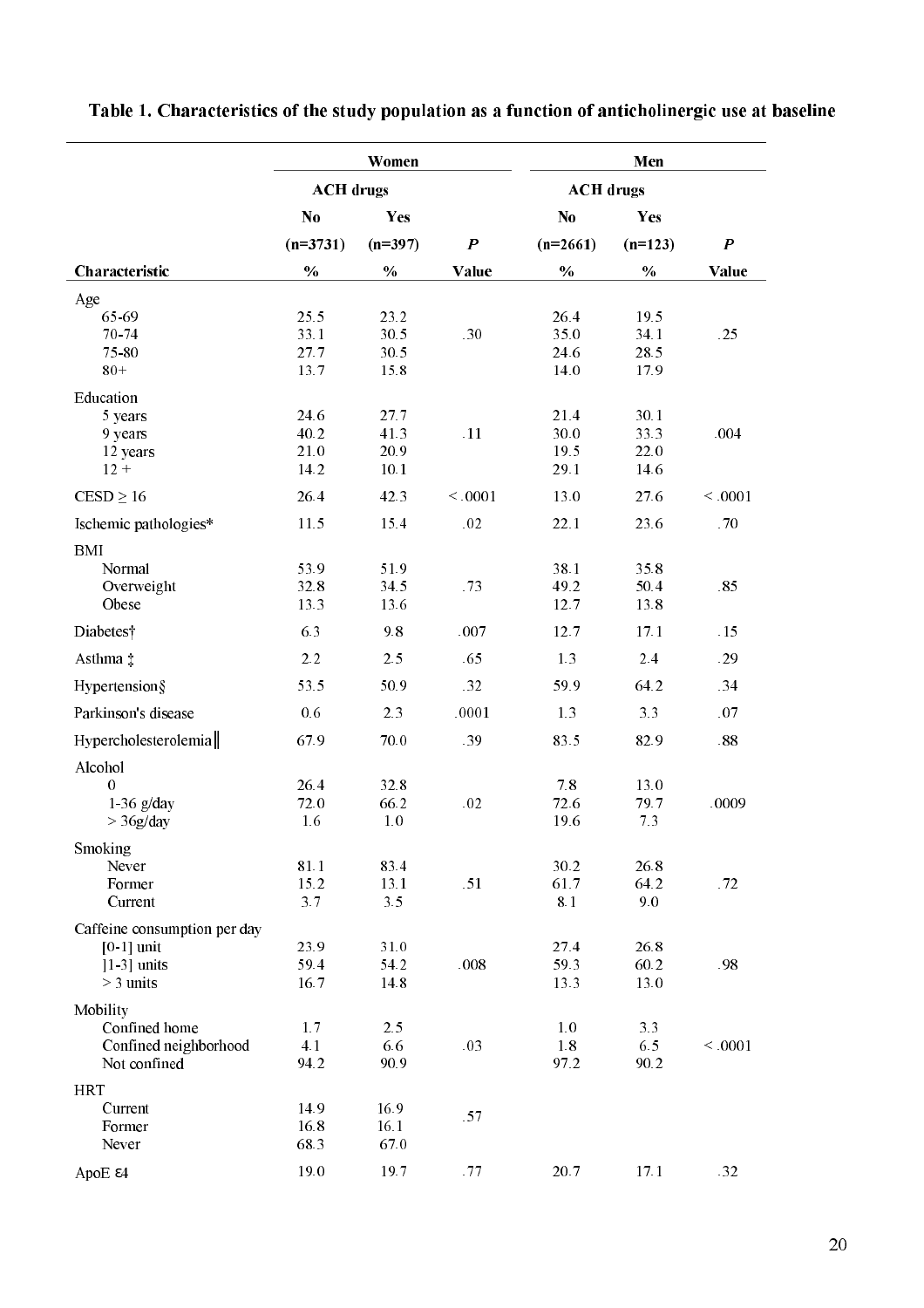#### Table 1. co  $n t$

J.

| MMSE < 26                    | 15.2 | 179  | $\overline{.15}$ | 11.5 | 15.5 | .18          |
|------------------------------|------|------|------------------|------|------|--------------|
| Isaacs total score $\P < 40$ | 19.7 | 24.2 | .03              | 20.1 | 22.8 | .47          |
| Benton test $\P < 11$        | 29.6 | 40.1 | $\leq 0.001$     | 22.8 | 40.7 | $\leq 0.001$ |
| TMT $A^{\P} > 69^{\circ}$    | 18.0 | 25.8 | .0007            | 13.9 | 21.7 | .04          |
| TMT B¶ $>139^{\circ}$        | 18.7 | 27.0 | .0003            | 15.9 | 25.0 | .02          |
|                              |      |      |                  |      |      |              |

\* History of stroke, myocardial infarction, angina pectoris, or arteritis.

† Diabetes defined as glucose ≥7 mmol/l or treated.

‡ Asthma crisis over the past year.

§ Systolic blood pressure  $\geq 160$  or diastolic blood pressure  $\geq 95$  mm Hg or intake of antihypertensive drugs.

║Total cholesterol level ≥6.2 mmol/l or treated by lipid lowering agents.

¶ % of subjects with lowest cognitive performances at baseline (lowest quintile)

 $\sigma$ The number of subjects who have the TMT tests were for women, 3125 non ACH users and 322 users and for men, 2177 non ACH users and 92 users (see Methods for detail).

Abbreviations: ACH = Anticholinergic BMI = body mass index; HRT = hormone replacement therapy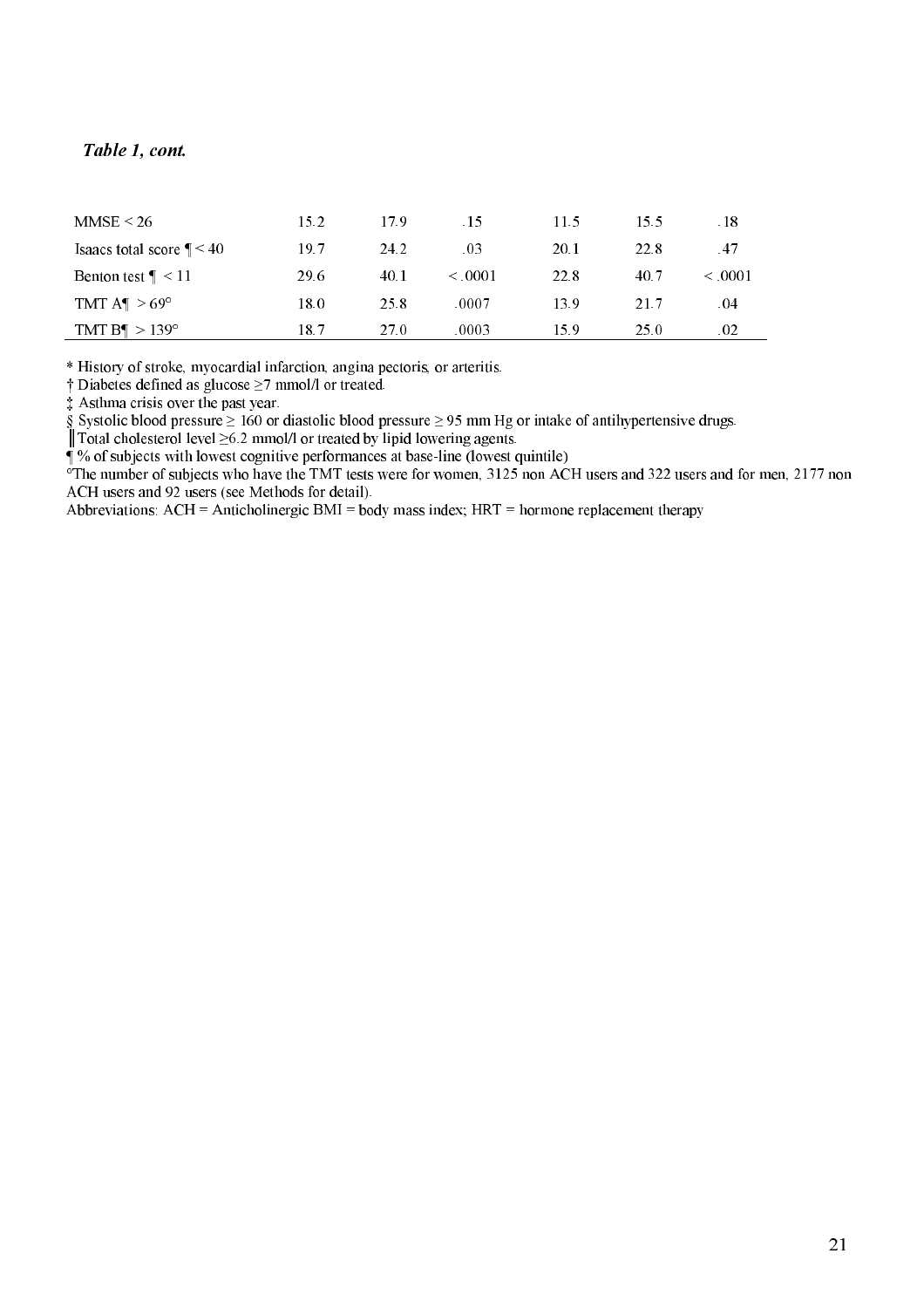|                                 | Model 0              |         | Model 1            |       | Model 2            |         |
|---------------------------------|----------------------|---------|--------------------|-------|--------------------|---------|
|                                 | <b>OR [CI95]</b>     | p-value | <b>OR [CI95]</b>   | $p-$  | <b>OR [CI95]</b>   | p-value |
|                                 |                      |         |                    | value |                    |         |
| <b>WOMEN</b> $(n=4128*)$        |                      |         |                    |       |                    |         |
| $\Delta$ Isaacs total $\leq$ -6 | 1.47 $[1.16-1.86]$   | 0.002   | $1.44$ [1.13-1.83] | 0.003 | 1.41 $[1.11-1.79]$ | 0.006   |
| $\Delta$ Benton $\leq$ -2       | 1.13 $[0.89 - 1.43]$ | 0.33    |                    |       |                    |         |
| $\triangle TMT A \ge 16$        | $1.05$ [0.78-1.42]   | 0.73    |                    |       |                    |         |
| $\triangle TMT B \geq 35$       | $0.98$ [0.73-1.31]   | 0.88    |                    |       |                    |         |
| $\triangle$ MMSE $\leq$ -2      | 1.26 $[1.00-1.60]$   | 0.05    | 1.25 [0.99-1.58]   | 0.07  | $1.22$ [0.96-1.55] | 0.10    |
| MEN $(n=2784*)$                 |                      |         |                    |       |                    |         |
| $\Delta$ Isaacs30 $\leq$ -6     | $1.03$ [0.67-1.59]   | 0.89    |                    |       |                    |         |
| $\Delta$ Benton $\leq$ -2       | $1.70$ [1.13-2.56]   | 0.01    | $1.68$ [1.11-2.53] | 0.01  | $1.63$ [1.08-2.47] | 0.02    |
| $\triangle TMT A \ge 16$        | $0.84$ [0.48-1.46]   | 0.53    |                    |       |                    |         |
| $\triangle TMT B \geq 35$       | 1.61 [0.98-2.64]     | 0.06    | 1.58 [0.96-2.62]   | 0.07  | $1.47$ [0.89-2.44] | 0.14    |
| $\triangle$ MMSE $\leq$ -2      | 1.39 [0.92-2.09]     | 0.12    |                    |       |                    |         |

### Table 2. Base-line anticholinergic use and cognitive decline over the 4-year follow-up period

\* Except for TMT which concerned 3447 women and 2269 men

Model 0: adjusted for centre, age, education, and baseline cognitive performance.

Model 1: adjusted for centre, age, education, base-line cognitive performance, BMI, alcohol, tobacco and caffeine intake, mobility, hypercholesterolemia, ApoE, diabetes, asthma, (for men and women) as well as HRT for women. Model 2: adjusted for all the covariates in model 1, plus depression, ischemic pathologies, Parkinson's disease and hypertension (for men and women)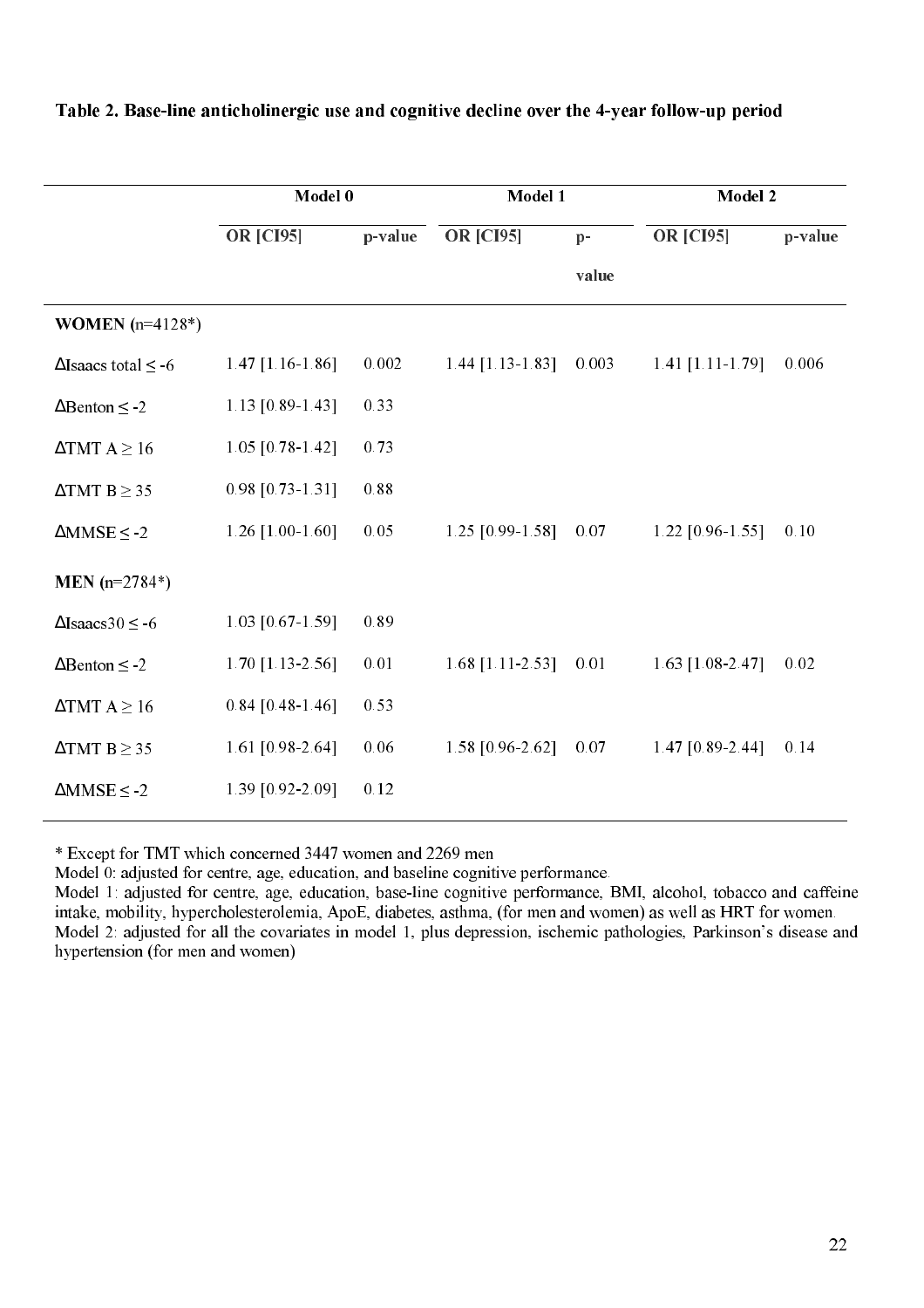Table 3. Cognitive decline according to pattern of anticholinergic drug use during the follow-up

#### period\*

|                                 | <b>MODEL</b> <sub>0</sub> |       | <b>MODEL 2</b>     |      |  |
|---------------------------------|---------------------------|-------|--------------------|------|--|
|                                 | OR (CI)                   | p     | OR (CI)            | p    |  |
| <b>WOMEN</b> (n=3819†)          |                           |       |                    |      |  |
| $\Delta$ Isaacs total $\leq$ -6 |                           |       |                    |      |  |
| Discontinuing                   | 1.49 [1.00-2.22]          | 0.05  | 1.45 [0.98-2.17]   | 0.07 |  |
| Continuing                      | 1.53 [1.13-2.06]          | 0.006 | 1.46 [1.08-1.98]   | 0.02 |  |
| $\Delta$ Benton $\leq$ -2       |                           |       |                    |      |  |
| Discontinuing                   | 0.90 [0.60-1.35]          | 0.61  | $0.84$ [0.55-1.27] | 0.40 |  |
| Continuing                      | 1.27 [0.95-1.71]          | 0.11  | 1.20 [0.89-1.62]   | 0.24 |  |
| $\triangle$ TMT A > 16          |                           |       |                    |      |  |
| Discontinuing                   | $0.81$ [0.47-1.41]        | 0.46  |                    |      |  |
| Continuing                      | 1.14 [0.79-1.64]          | 0.48  |                    |      |  |
| $\triangle$ TMT B $\geq$ 35     |                           |       |                    |      |  |
| Discontinuing                   | $1.06$ [0.65-1.73]        | 0.81  |                    |      |  |
| Continuing                      | 0.92 [0.64-1.34]          | 0.68  |                    |      |  |
| $\Delta$ MMSE $\leq -2$         |                           |       |                    |      |  |
| Discontinuing                   | 1.07 [0.71-1.62]          | 0.74  | 1.03 [0.68-1.56]   | 0.88 |  |
| Continuing                      | 1.48 [1.10-1.97]          | 0.009 | 1.42 [1.06-1.90]   | 0.02 |  |
| $MEN (n=2644\dagger)$           |                           |       |                    |      |  |
| $\Delta$ Isaacs total $\leq$ -6 |                           |       |                    |      |  |
| Discontinuing                   | 0.63 [0.30-1.34]          | 0.23  |                    |      |  |
| Continuing                      | 1.48 [0.87-2.51]          | 0.14  |                    |      |  |
| $\Delta$ Benton $\leq$ -2       |                           |       |                    |      |  |
| Discontinuing                   | 1.18 [0.59-2.37]          | 0.63  | 1.17 [0.58-2.37]   | 0.65 |  |
| Continuing                      | 2.07 [1.24-3.45]          | 0.005 | 1.94 [1.15-3.27]   | 0.01 |  |
| $\triangle$ TMT A $\geq$ 16     |                           |       |                    |      |  |
| Discontinuing                   | $0.49$ [0.17-1.44]        | 0.20  |                    |      |  |
| Continuing                      | 1.12 [0.58-2.17]          | 0.74  |                    |      |  |
| $\triangle$ TMT B $\geq$ 35     |                           |       |                    |      |  |
| Discontinuing                   | 0.97 [0.39-2.44]          | 0.95  | 0.90 [0.36-2.26]   | 0.82 |  |
| Continuing                      | 2.23 [1.23-4.03]          | 0.008 | 1.94 [1.06-3.58]   | 0.03 |  |
| $\triangle MMSE \leq -2$        |                           |       |                    |      |  |
| Discontinuing                   | 1.34 [0.67-2.66]          | 0.41  |                    |      |  |
| Continuing                      | 1.41 [0.84-2.36]          | 0.19  |                    |      |  |

\* The 449 subjects having taken anticholinergics intermittently during the followup were not considered in this analysis.

† Except for TMT which concerned 3175 women and 2159 men.

Model 0: adjusted for age, education, centre, and base-line cognitive performance

Model 2: adjusted for centre, age, education, base-line cognitive performance, BMI, alcohol, tobacco and caffeine intake, mobility, hypercholesterolemia, ApoE, diabetes, asthma, depression, ischemic pathologies, Parkinson's disease and hypertension (for men and women) as well as HRT for women.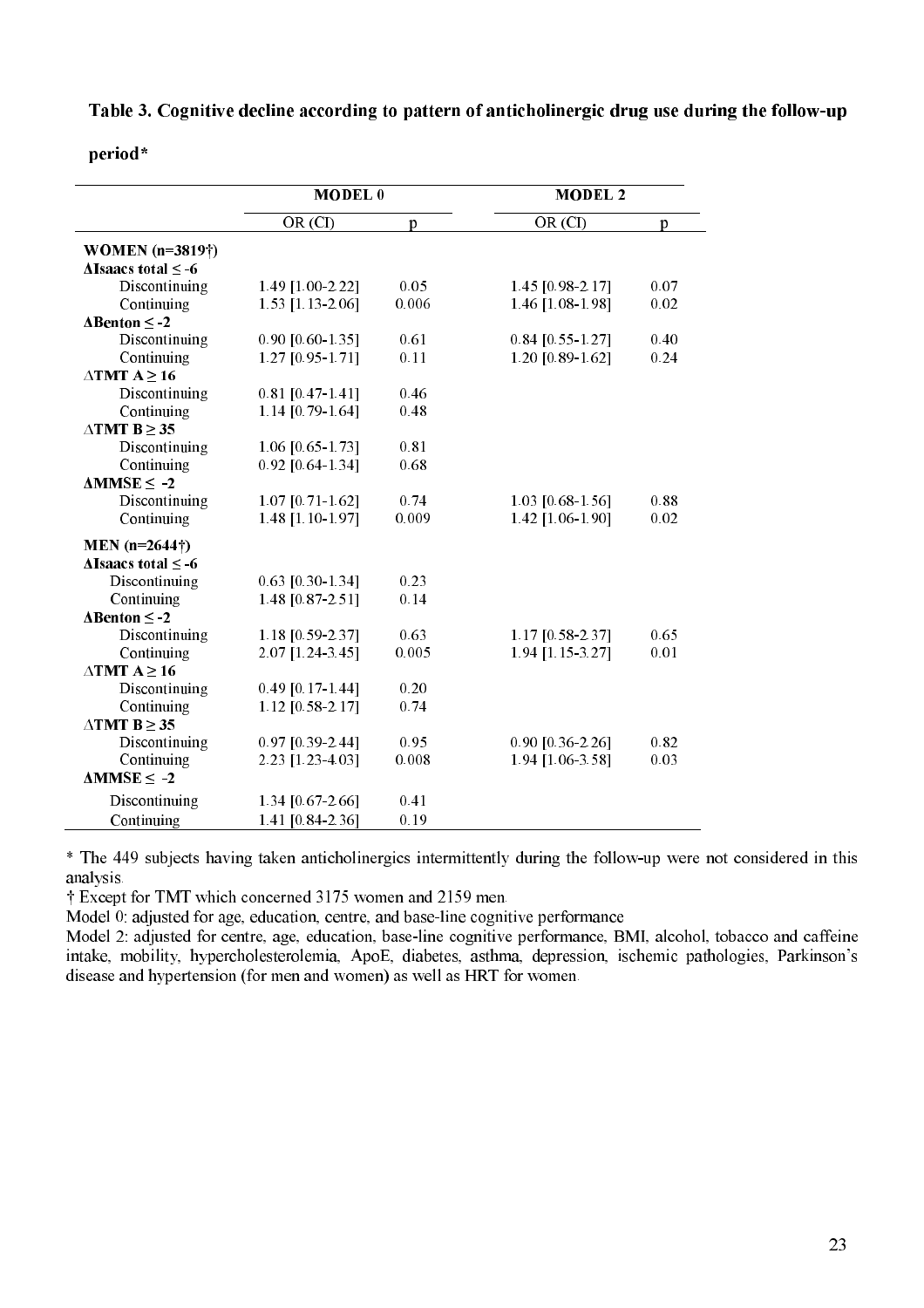Table 4. Patterns of anticholinergic use during follow-up and incident dementia (Cox model with delayed entry)\*

|                                | $HR^{\dagger}$ (CI) | p    |
|--------------------------------|---------------------|------|
| All dementia $(n=177)$         | $n=6463$            |      |
| Discontinuing                  | 1.28 [0.59-2.76]    | 0.53 |
| Continuing                     | 1.65 [1.00-2.73]    | 0.05 |
| Alzheimer's dementia $(n=113)$ | $n=6399$            |      |
| Discontinuing                  | 1.72 [0.74-3.99]    | 0.21 |
| Continuing                     | 1.94 [1.01-3.72]    | 0.05 |

<sup>†</sup> adjusted for centre, age, sex, education, BMI, alcohol, tobacco and caffeine intake, mobility, hypercholesterolemia, ApoE, diabetes, asthma, depression, ischemic pathologies, Parkinson's disease and hypertension.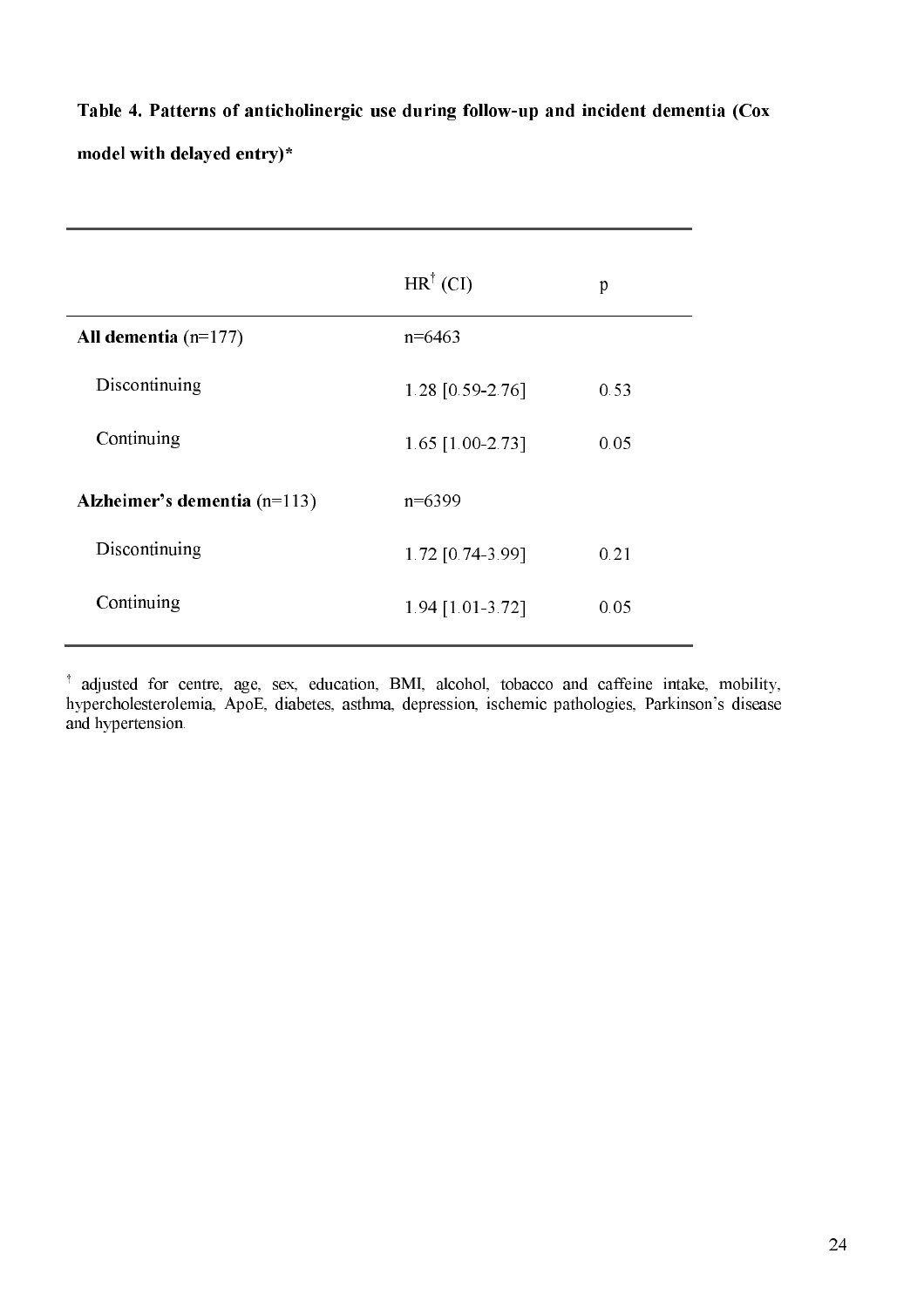| <b>CHEMICAL ACTIVE SUBSTANCE</b>      | Frequency $(\% )$ |
|---------------------------------------|-------------------|
| <b>ANTIDEPRESSANTS</b>                |                   |
| <b>AMITRIPTYLINE</b>                  | 0.87              |
| <b>AMOXAPINE</b>                      | 0.03              |
| <b>CLOMIPRAMINE</b>                   | 0.54              |
| <b>DOSULEPINE</b>                     | 0.14              |
| <b>DOXEPINE</b>                       | 0.06              |
| <b>IMIPRAMINE</b>                     | 0.06              |
| <b>MAPROTILINE</b>                    | 0.10              |
| <b>MIRTAZAPINE</b>                    | 0.03              |
| <b>VILOXAZINE</b>                     | 0.03              |
| <b>OPIPRAMOL</b>                      | 0.01              |
| <b>TRIMIPRAMINE</b>                   | 0.04              |
| DIGESTIVE ANTISPASMODICS              |                   |
| <b>ALVERINE</b>                       | 1.10              |
| <b>ATROPINE</b>                       | 0.03              |
| <b>TIEMONIUM</b>                      | 0.04              |
| <b>CLIDINIUM</b>                      | 0.39              |
| <b>GENITAL-URINARY ANTISPASMODICS</b> |                   |
| <b>FLAVOXATE</b>                      | 0.06              |
| <b>OXYBUTYNIN</b>                     | 1.20              |
| <b>TOLTERODINE</b>                    | 0.04              |
| <b>H1-ANTI-HISTAMINICS</b>            |                   |
| <b>ALIMEMAZINE</b>                    | 0.10              |
| DEXCHLORPHENIRAMINE                   | 0.04              |
| <b>DOXYLAMINE</b>                     | 0.16              |
| <b>FLUNARIZINE</b>                    | 0.26              |
| <b>KETOTIFENE</b>                     | 0.04              |
| <b>MECLOZINE</b>                      | 0.04              |
|                                       | 0.04              |
| <b>MEQUITAZINE</b>                    | 0.10              |
| <b>MIZOLASTINE</b>                    |                   |
| <b>OXATOMIDE</b>                      | 0.06              |
| PHENYLPROPANOLAMINE                   | 0.01              |
| PIMETHIXENE                           | 0.01              |
| <b>PIZOTIFEN</b>                      | 0.04              |
| <b>PROMETHAZINE</b>                   | 0.09              |
| <b>ANXIOLYTICS</b>                    |                   |
| <b>ACEPROMETAZINE</b>                 | 0.29              |
| <b>HYDROXYZINE</b>                    | 0.62              |
| <b>CARDIOVASCULAR MEDICATIONS</b>     |                   |
| <b>DISOPYRAMIDE</b>                   | 0.45              |
| <b>ANTIEPILETICS</b>                  |                   |
| <b>CARBAMAZEPINE</b>                  | 0.46              |
| <b>ANTIPSYCHOTICS</b>                 |                   |
| CHLORPROMAZINE                        | 0.01              |
| <b>CYAMEMAZINE</b>                    | 0.06              |
| <b>FLUPENTIXOL</b>                    | 0.01              |
| <b>FLUPHENAZINE</b>                   | 0.01              |
| LEVOMEPROMAZINE                       | 0.19              |
| <b>PERICIAZINE</b>                    | 0.03              |
| <b>THIORIDAZINE</b>                   | 0.01              |
| TRIFLUOPERAZINE                       | 0.01              |

Appendix. Frequency of use of drugs considered to possess anticholinergic activity\* Ĭ.